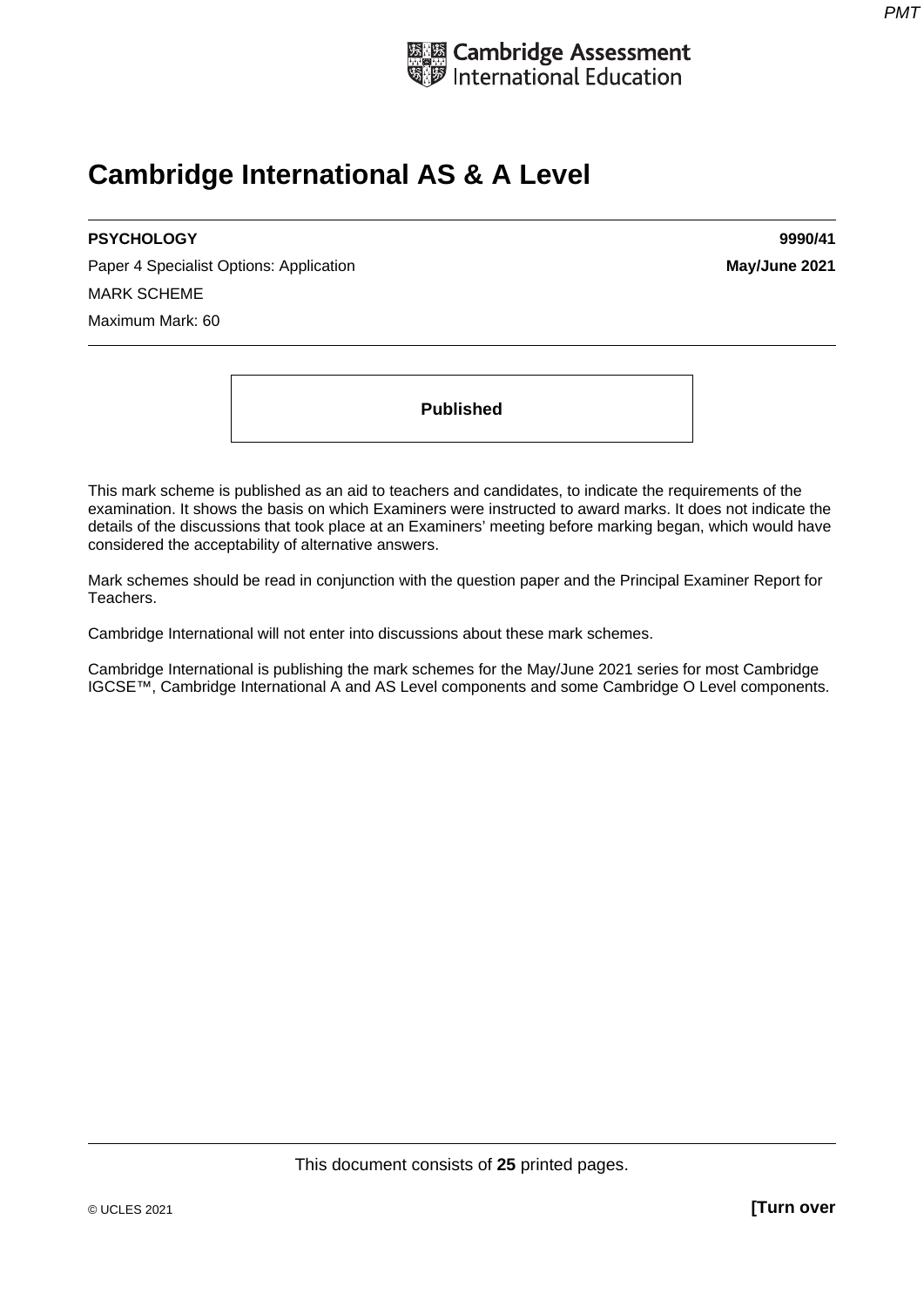*PMT*

## **Generic Marking Principles**

These general marking principles must be applied by all examiners when marking candidate answers. They should be applied alongside the specific content of the mark scheme or generic level descriptors for a question. Each question paper and mark scheme will also comply with these marking principles.

GENERIC MARKING PRINCIPLE 1:

Marks must be awarded in line with:

- the specific content of the mark scheme or the generic level descriptors for the question
- the specific skills defined in the mark scheme or in the generic level descriptors for the question
- the standard of response required by a candidate as exemplified by the standardisation scripts.

GENERIC MARKING PRINCIPLE 2:

Marks awarded are always **whole marks** (not half marks, or other fractions).

GENERIC MARKING PRINCIPLE 3:

Marks must be awarded **positively**:

- marks are awarded for correct/valid answers, as defined in the mark scheme. However, credit is given for valid answers which go beyond the scope of the syllabus and mark scheme, referring to your Team Leader as appropriate
- marks are awarded when candidates clearly demonstrate what they know and can do
- marks are not deducted for errors
- marks are not deducted for omissions
- answers should only be judged on the quality of spelling, punctuation and grammar when these features are specifically assessed by the question as indicated by the mark scheme. The meaning, however, should be unambiguous.

GENERIC MARKING PRINCIPLE 4:

Rules must be applied consistently, e.g. in situations where candidates have not followed instructions or in the application of generic level descriptors.

GENERIC MARKING PRINCIPLE 5:

Marks should be awarded using the full range of marks defined in the mark scheme for the question (however; the use of the full mark range may be limited according to the quality of the candidate responses seen).

GENERIC MARKING PRINCIPLE 6:

Marks awarded are based solely on the requirements as defined in the mark scheme. Marks should not be awarded with grade thresholds or grade descriptors in mind.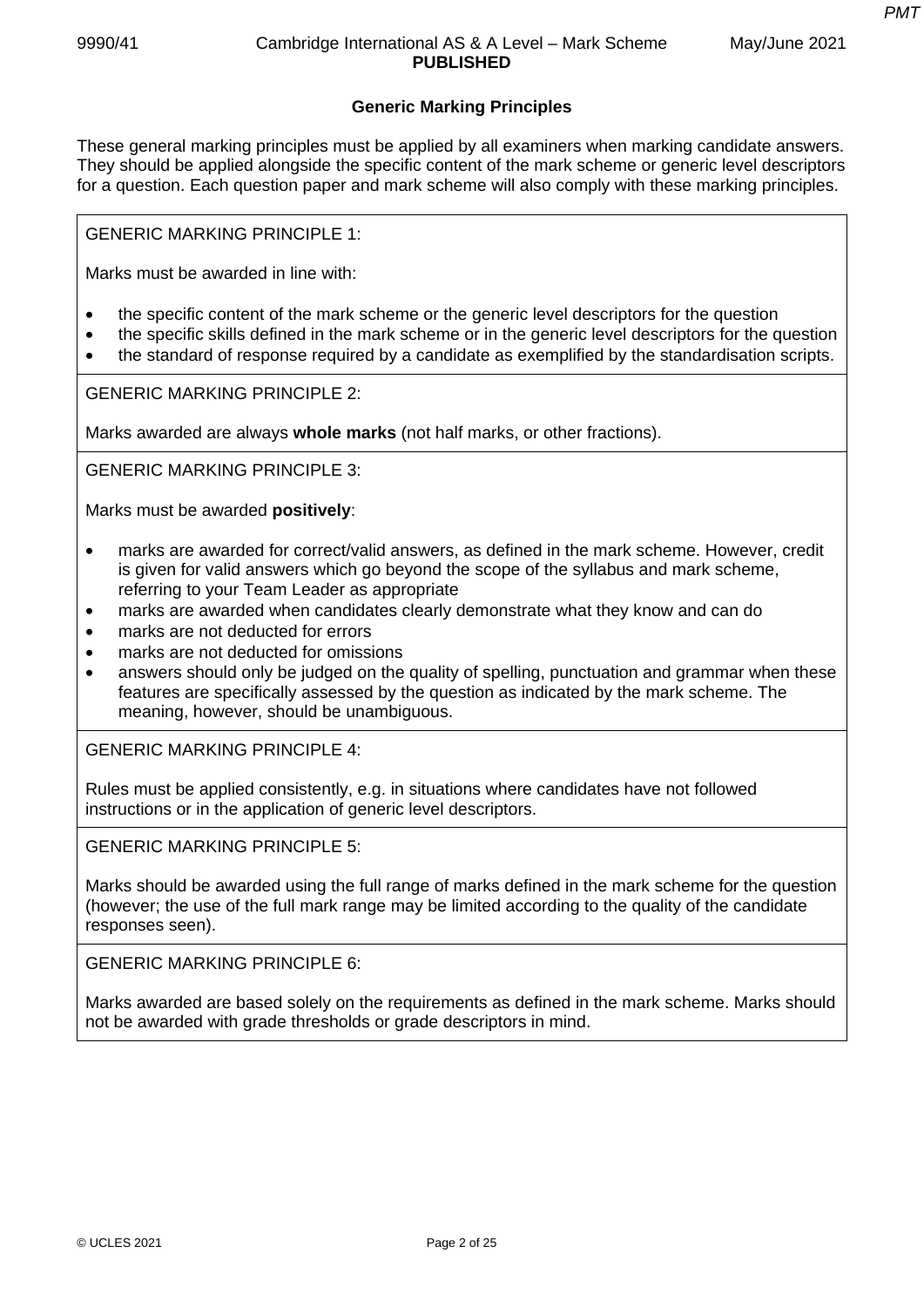## **Social Science-Specific Marking Principles (for point-based marking)**

| 1            |                                     | <b>Components using point-based marking:</b><br>Point marking is often used to reward knowledge, understanding and application of skills.<br>We give credit where the candidate's answer shows relevant knowledge, understanding<br>and application of skills in answering the question. We do not give credit where the answer<br>shows confusion.                                                |  |  |  |
|--------------|-------------------------------------|----------------------------------------------------------------------------------------------------------------------------------------------------------------------------------------------------------------------------------------------------------------------------------------------------------------------------------------------------------------------------------------------------|--|--|--|
|              |                                     | From this it follows that we:                                                                                                                                                                                                                                                                                                                                                                      |  |  |  |
|              | a                                   | DO credit answers which are worded differently from the mark scheme if they clearly<br>convey the same meaning (unless the mark scheme requires a specific term)                                                                                                                                                                                                                                   |  |  |  |
|              | $\mathbf b$                         | DO credit alternative answers/examples which are not written in the mark scheme if they<br>are correct                                                                                                                                                                                                                                                                                             |  |  |  |
|              | C                                   | DO credit answers where candidates give more than one correct answer in one<br>prompt/numbered/scaffolded space where extended writing is required rather than list-type<br>answers. For example, questions that require $n$ reasons (e.g. State two reasons ).                                                                                                                                    |  |  |  |
|              | d                                   | DO NOT credit answers simply for using a 'key term' unless that is all that is required.<br>(Check for evidence it is understood and not used wrongly.)                                                                                                                                                                                                                                            |  |  |  |
|              | е                                   | DO NOT credit answers which are obviously self-contradicting or trying to cover all<br>possibilities                                                                                                                                                                                                                                                                                               |  |  |  |
|              | f                                   | DO NOT give further credit for what is effectively repetition of a correct point already<br>credited unless the language itself is being tested. This applies equally to 'mirror<br>statements' (i.e. polluted/not polluted).                                                                                                                                                                      |  |  |  |
|              | $\boldsymbol{g}$                    | DO NOT require spellings to be correct, unless this is part of the test. However spellings of<br>syllabus terms must allow for clear and unambiguous separation from other syllabus terms<br>with which they may be confused (e.g. Corrasion/Corrosion)                                                                                                                                            |  |  |  |
| $\mathbf{2}$ | <b>Presentation of mark scheme:</b> |                                                                                                                                                                                                                                                                                                                                                                                                    |  |  |  |
|              | $\bullet$<br>$\bullet$              | Slashes (/) or the word 'or' separate alternative ways of making the same point.<br>Semi colons (;) bullet points (•) or figures in brackets (1) separate different points.<br>Content in the answer column in brackets is for examiner information/context to clarify the<br>marking but is not required to earn the mark (except Accounting syllabuses where they<br>indicate negative numbers). |  |  |  |
| 3            |                                     | <b>Annotation:</b>                                                                                                                                                                                                                                                                                                                                                                                 |  |  |  |
|              | $\bullet$                           | For point marking, ticks can be used to indicate correct answers and crosses can be used<br>to indicate wrong answers. There is no direct relationship between ticks and marks. Ticks<br>have no defined meaning for levels of response marking.                                                                                                                                                   |  |  |  |
|              | $\bullet$                           | For levels of response marking, the level awarded should be annotated on the script.<br>Other annotations will be used by examiners as agreed during standardisation, and the<br>meaning will be understood by all examiners who marked that paper.                                                                                                                                                |  |  |  |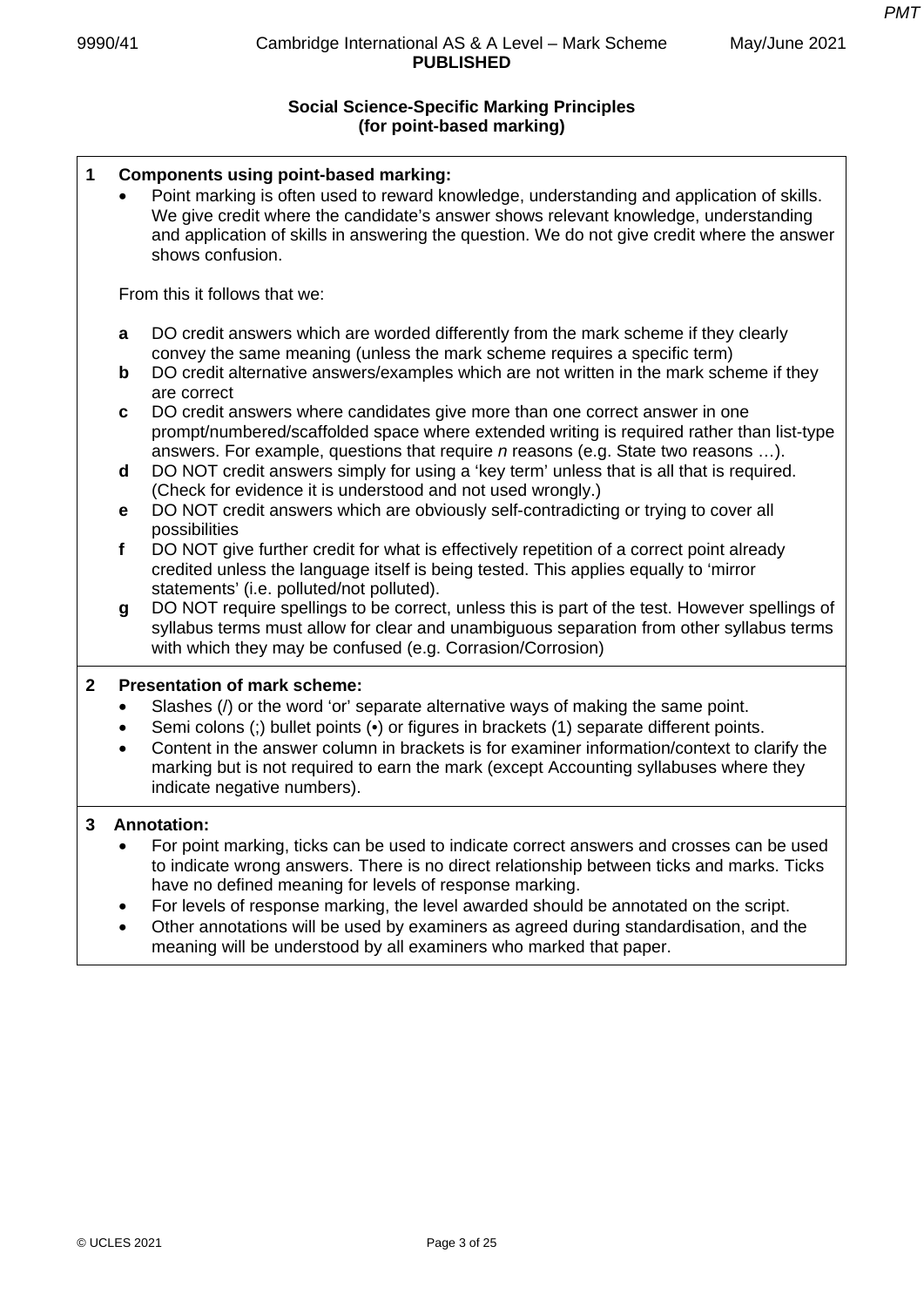*PMT*

May/June 2021

|     |         | Section A: Stimulus (Generic response descriptor)                                                                                                                                                                                                                                                                                               |
|-----|---------|-------------------------------------------------------------------------------------------------------------------------------------------------------------------------------------------------------------------------------------------------------------------------------------------------------------------------------------------------|
| (a) | $0 - 2$ | <b>1 mark</b> for basic answer e.g. identification.<br>1 mark for elaboration/example.                                                                                                                                                                                                                                                          |
| (b) | $0 - 4$ | Questions have one or two requirements<br>If 1 mark for one aspect: [1 mark max] 1 mark for identification or statement.                                                                                                                                                                                                                        |
| (c) | $0 - 4$ | If 2 marks for two aspects: $[2 + 2$ marks]<br>1 mark basic answer. 2 marks elaboration x2.<br>If 4 marks for one aspect: [4 marks]<br>1-2 marks basic answer, 3-4 marks detailed answer/elaboration.<br>Partial answers score half marks (i.e. 4 to 2 or 2 to 1)                                                                               |
| (d) | $0 - 5$ | Question requires <b>discussion</b> . Question always <b>plural</b> of each argument.<br>Question always requires conclusion.<br>1 mark for each for/against argument (however detailed) up to 4 max. 1 mark<br>for conclusion.<br><b>Note:</b> If three (or more) arguments for one side, best two credited. If one side<br>only, max 2 marks. |
| 0   | 0       | No response worthy of credit.                                                                                                                                                                                                                                                                                                                   |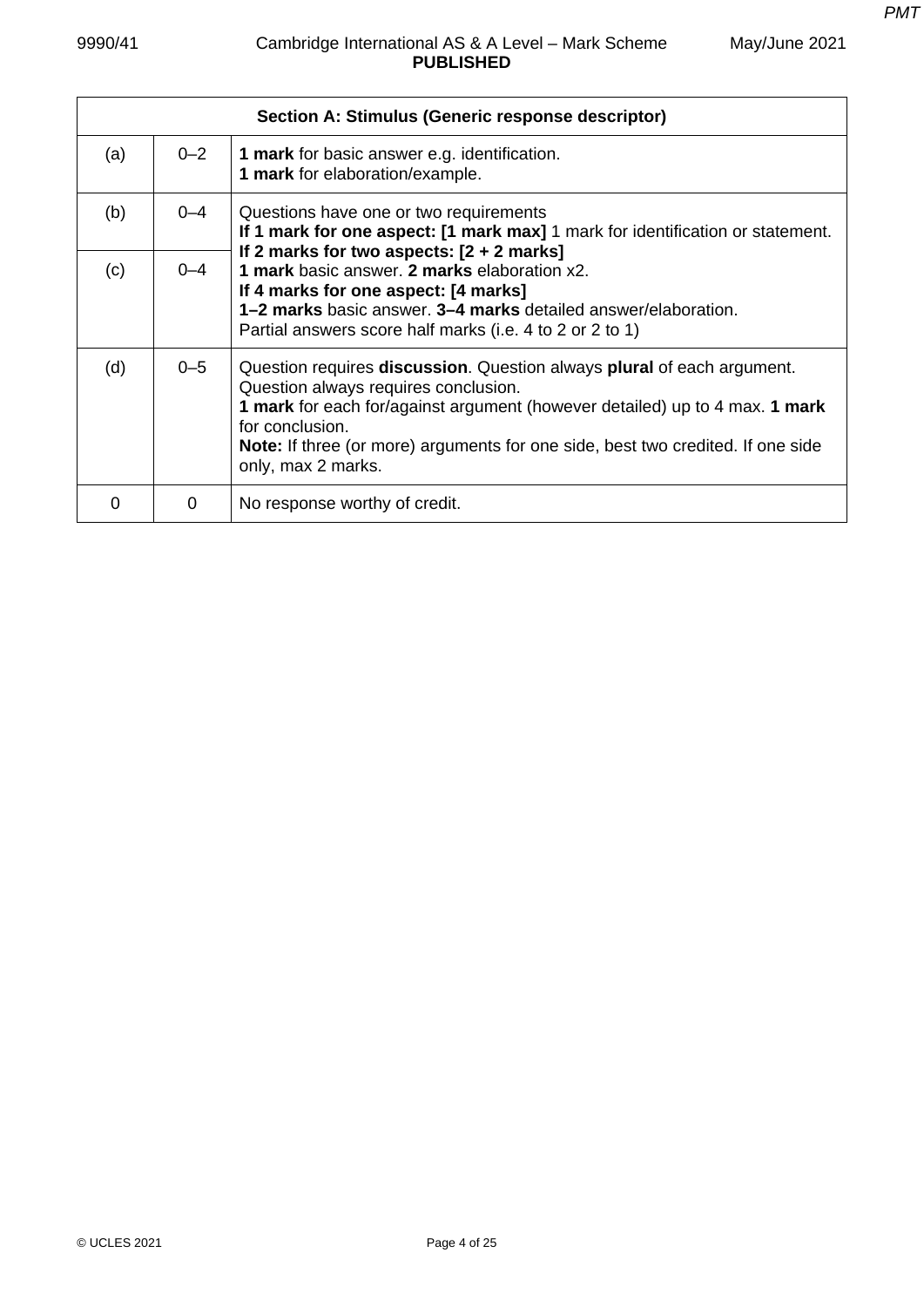| Section B: Design a study question part (a) (Generic response descriptor) |              |                                                                                                                                                                                                                                                                                                                                                                                                                                                                                                                                                                                                                                                                          |  |  |
|---------------------------------------------------------------------------|--------------|--------------------------------------------------------------------------------------------------------------------------------------------------------------------------------------------------------------------------------------------------------------------------------------------------------------------------------------------------------------------------------------------------------------------------------------------------------------------------------------------------------------------------------------------------------------------------------------------------------------------------------------------------------------------------|--|--|
| Level                                                                     | <b>Marks</b> | Level Descriptor                                                                                                                                                                                                                                                                                                                                                                                                                                                                                                                                                                                                                                                         |  |  |
| 4                                                                         | $9 - 10$     | The design is appropriate to the named investigation and is based on<br>$\bullet$<br>thorough psychological knowledge.<br>The design is accurate, coherent and detailed, and it tests the proposed<br>$\bullet$<br>investigation competently.<br>Four or five design features are included. The features are clearly applied<br>$\bullet$<br>to the design throughout the answer and the candidate clearly understands<br>the main features involved in designing an investigation.<br>The response has proposed an appropriate design, has applied a range of<br>$\bullet$<br>relevant methodological design features with competence and shown clear<br>understanding. |  |  |
| 3                                                                         | $7 - 8$      | The design is appropriate to the named investigation and is based on good<br>$\bullet$<br>psychological knowledge.<br>The design is accurate, coherent and detailed, and it tests the proposed<br>$\bullet$<br>investigation competently.<br>Two or three design features are included. The features are often applied<br>$\bullet$<br>to the design and the candidate shows good understanding in places.<br>The response has proposed an appropriate design, has applied some<br>$\bullet$<br>relevant methodological design features and has shown good<br>understanding.                                                                                             |  |  |
| $\overline{2}$                                                            | $4 - 6$      | The design is mostly appropriate to the named investigation and is based<br>$\bullet$<br>on psychological knowledge.<br>The design is mostly accurate, coherent and detailed in places and it tests<br>$\bullet$<br>the proposed investigation.<br>Design features are limited in their understanding.<br>$\bullet$                                                                                                                                                                                                                                                                                                                                                      |  |  |
| 1                                                                         | $1 - 3$      | The design may not be appropriate to the named investigation (wrong<br>$\bullet$<br>method or incorrect variables)<br>Use of terminology is sparse or absent. Basic psychological understanding<br>$\bullet$<br>is shown.<br>The design lacks coherence and is limited in understanding.<br>$\bullet$<br>One or two appropriate design features are identified but incorrectly<br>$\bullet$<br>applied.<br>The response lacks detail.<br>$\bullet$                                                                                                                                                                                                                       |  |  |
| $\overline{0}$                                                            | 0            | No response worthy of credit. The candidate describes the study listed on<br>$\bullet$<br>the syllabus.                                                                                                                                                                                                                                                                                                                                                                                                                                                                                                                                                                  |  |  |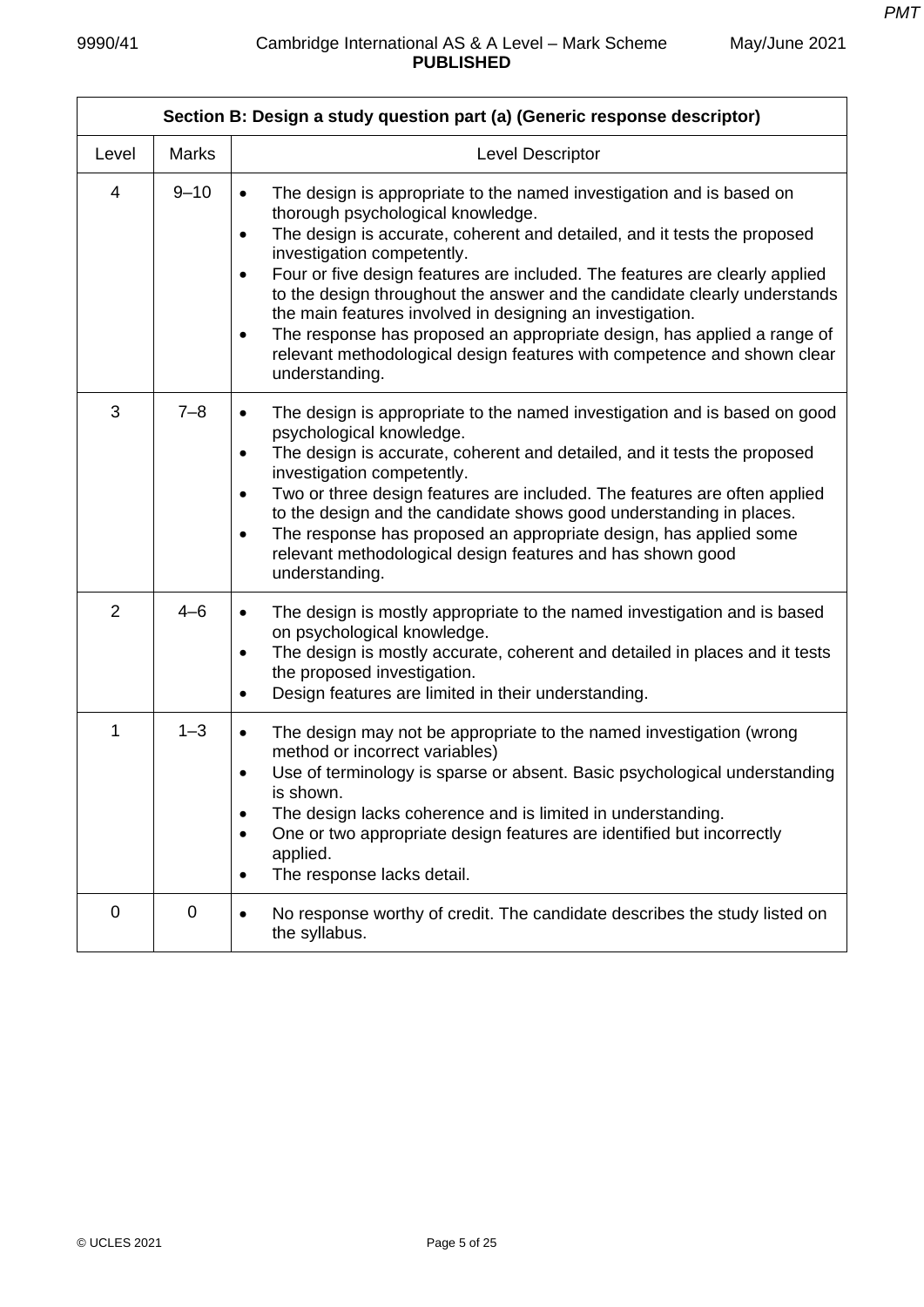| Section B: Explain a study question part (b) (Generic response descriptor) |              |                                                                                                                                                                                                                                                                                                                                                                                                                                                                                                                                                                                                                                                                |  |  |
|----------------------------------------------------------------------------|--------------|----------------------------------------------------------------------------------------------------------------------------------------------------------------------------------------------------------------------------------------------------------------------------------------------------------------------------------------------------------------------------------------------------------------------------------------------------------------------------------------------------------------------------------------------------------------------------------------------------------------------------------------------------------------|--|--|
| Level                                                                      | <b>Marks</b> | <b>Level Descriptor</b>                                                                                                                                                                                                                                                                                                                                                                                                                                                                                                                                                                                                                                        |  |  |
| 3                                                                          | $6 - 8$      | Quality and depth of explanation is thorough.<br>$\bullet$<br>Description of knowledge is accurate, coherent and detailed.<br>$\bullet$<br>Use of terms is accurate and use of psychological terminology is<br>$\bullet$<br>comprehensive.<br>Understanding of methodology (such as elaboration, use of example,<br>$\bullet$<br>quality of description) is very good.<br>The design is effectively explained in relation to the topic area.<br>$\bullet$<br>There is a balance of methodology and topic area/relevant study<br>$\bullet$<br>knowledge.                                                                                                        |  |  |
| $\overline{2}$                                                             | $4 - 5$      | Quality of explanation and depth of explanation is competent.<br>Description of knowledge is mainly accurate, coherent and reasonably<br>$\bullet$<br>detailed.<br>Use of terms is mainly accurate and use of psychological terminology is<br>$\bullet$<br>competent.<br>Understanding of methodology (such as elaboration, use of example,<br>$\bullet$<br>quality of description) is good.<br>The design is adequately explained in relation to the topic area.<br>$\bullet$<br>There is an imbalance of methodology and topic area/relevant study<br>$\bullet$<br>knowledge.<br>Max 5 marks if only methodological or psychological decisions.<br>$\bullet$ |  |  |
| 1                                                                          | $1 - 3$      | Quality of explanation and depth of explanation is basic.<br>$\bullet$<br>Description of knowledge is often accurate, generally coherent, but lacks<br>$\bullet$<br>detail.<br>Use of terms is basic and use of psychological terminology is adequate.<br>$\bullet$<br>Understanding of methodology (such as elaboration, use of example,<br>$\bullet$<br>quality of description) is limited.<br>The design is poorly explained in relation to the topic area.<br>$\bullet$<br>There is an imbalance of methodology and topic area/relevant study<br>$\bullet$<br>knowledge.                                                                                   |  |  |
| 0                                                                          | $\mathbf 0$  | No response worthy of credit<br>$\bullet$                                                                                                                                                                                                                                                                                                                                                                                                                                                                                                                                                                                                                      |  |  |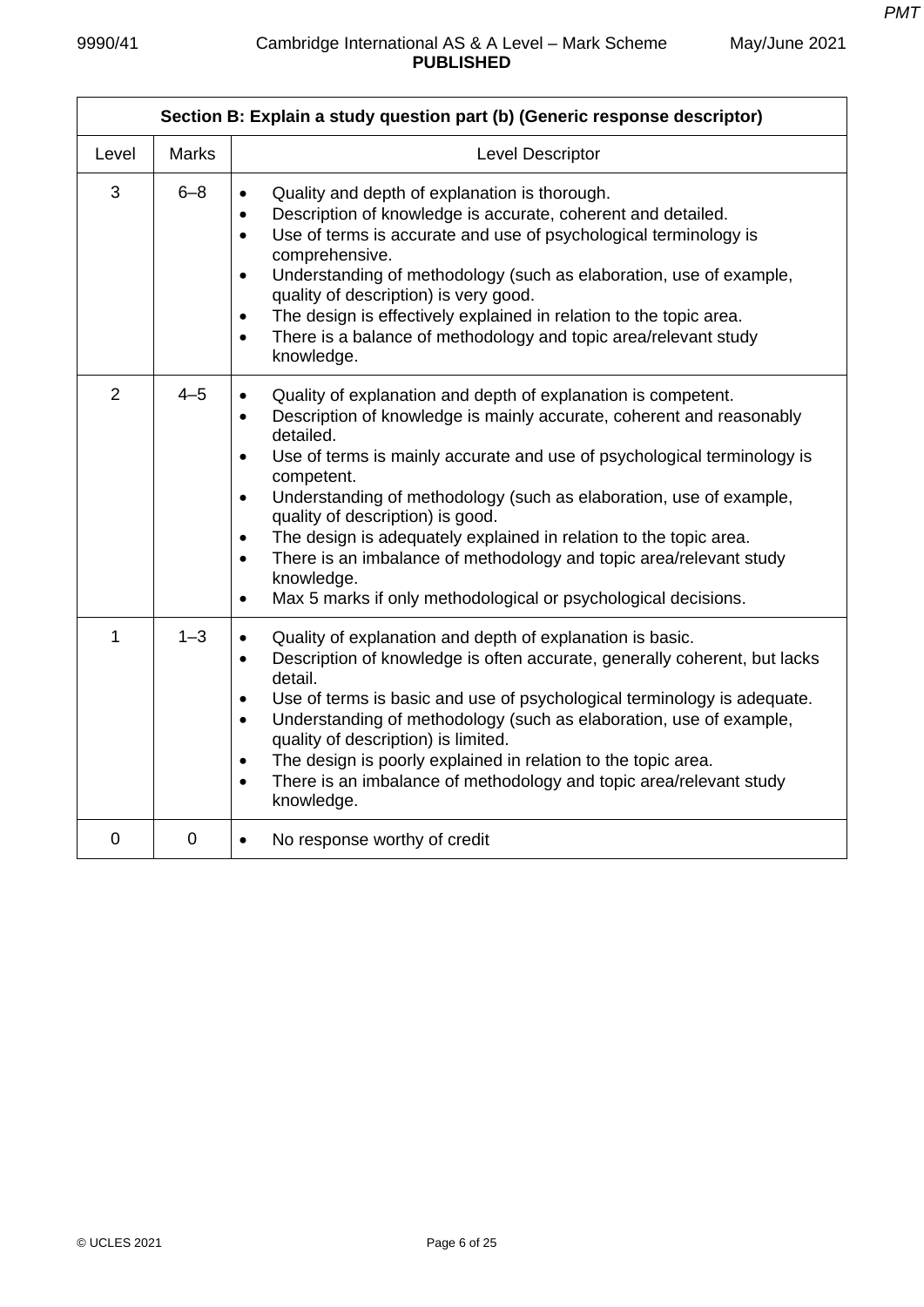|                |              | Section C: Essay/Evaluate (Generic response descriptor)                                                                                                                                                                                                                                                                                                                                                                                                                                                                                                                                                                                                                                                     |
|----------------|--------------|-------------------------------------------------------------------------------------------------------------------------------------------------------------------------------------------------------------------------------------------------------------------------------------------------------------------------------------------------------------------------------------------------------------------------------------------------------------------------------------------------------------------------------------------------------------------------------------------------------------------------------------------------------------------------------------------------------------|
| Level          | <b>Marks</b> | Level Descriptor                                                                                                                                                                                                                                                                                                                                                                                                                                                                                                                                                                                                                                                                                            |
|                |              | Note: Questions are always worded in the same way: 'to what extent do you agree with this<br>statement? Use examples of research you have studied to support your answer'. However, the<br>words 'research' must be taken in the widest sense: (i) different examples can be used from the<br>same piece of research; (ii) examples from different pieces of research; (iii) examples from<br>methodology, such as a specific method or technique; (iv) examples from methodological issues<br>such as ethics, generalisations, quantitative/qualitative data; psychological versus physiological,<br>etc. (v) examples of debates and issues such as reductionism & holism; individual & situational, etc. |
| $\overline{4}$ | $10 - 12$    | Both sides of the argument are considered and are relevant to the<br>$\bullet$<br>question.<br>Appropriate examples are included which fully support both sides.<br>$\bullet$<br>Discussion is detailed with good understanding and clear expression.<br>$\bullet$<br>A conclusion is drawn with appropriate justification.<br>$\bullet$                                                                                                                                                                                                                                                                                                                                                                    |
| 3              | $7 - 9$      | <b>Both sides</b> of the argument are considered and are relevant to the<br>$\bullet$<br>question.<br>They may be <b>imbalanced</b> in terms of quality or quantity.<br>Some examples are included, are appropriate and often support both<br>sides.<br>The answer shows good discussion with reasonable understanding.<br>A basic conclusion is drawn with little or no justification                                                                                                                                                                                                                                                                                                                      |
| $\overline{2}$ | $4 - 6$      | Reasons are limited to one side of the argument.<br>$\bullet$<br>Limited reference to examples, or lack of detail.<br>$\bullet$<br>The answer shows some understanding.<br>$\bullet$<br>There is no conclusion.<br>$\bullet$                                                                                                                                                                                                                                                                                                                                                                                                                                                                                |
| 1              | $1 - 3$      | Anecdotal discussion, brief detail, minimal relevance. Very limited range.<br>$\bullet$<br>Discussion may be inaccurate or incomplete.<br>$\bullet$<br>Describes (and evaluates) topic area study(s), making only indirect<br>$\bullet$<br>reference to the question.                                                                                                                                                                                                                                                                                                                                                                                                                                       |
| 0              | 0            | No response worthy of credit.<br>$\bullet$                                                                                                                                                                                                                                                                                                                                                                                                                                                                                                                                                                                                                                                                  |
|                |              |                                                                                                                                                                                                                                                                                                                                                                                                                                                                                                                                                                                                                                                                                                             |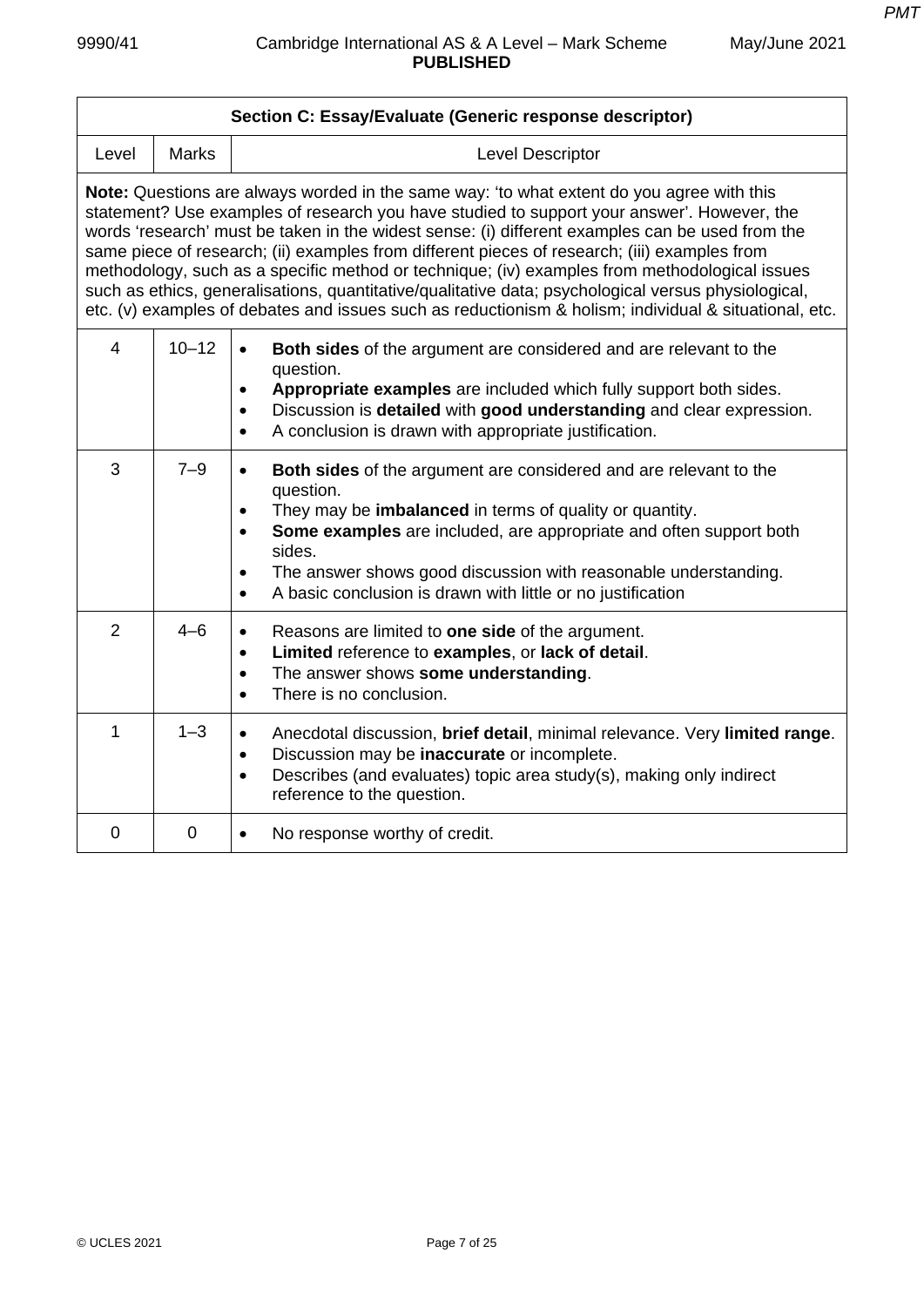| Question | <b>Answer</b>                                                                                                                                                                                                                                                                                                                                                                                                                                                                                                                                                                                                                                                                                                                                                                                                                                                                                                                                                                                                                                                                                                                     | <b>Marks</b> |  |  |
|----------|-----------------------------------------------------------------------------------------------------------------------------------------------------------------------------------------------------------------------------------------------------------------------------------------------------------------------------------------------------------------------------------------------------------------------------------------------------------------------------------------------------------------------------------------------------------------------------------------------------------------------------------------------------------------------------------------------------------------------------------------------------------------------------------------------------------------------------------------------------------------------------------------------------------------------------------------------------------------------------------------------------------------------------------------------------------------------------------------------------------------------------------|--------------|--|--|
|          | Section A: Stimulus question Psychology and abnormality                                                                                                                                                                                                                                                                                                                                                                                                                                                                                                                                                                                                                                                                                                                                                                                                                                                                                                                                                                                                                                                                           |              |  |  |
| 1        | Griffiths (2005) refers to a case of a person addicted to gambling who<br>says:<br>'If I wasn't actually gambling I was spending the rest of my time<br>working out clever little schemes to obtain money to feed my habit.<br>These two activities literally took up all my time'.<br>This quote is typical of gambling and many other types of addictive<br>behaviours, including pyromania and kleptomania.                                                                                                                                                                                                                                                                                                                                                                                                                                                                                                                                                                                                                                                                                                                    |              |  |  |
| 1(a)     | Explain what is meant by 'pyromania'.                                                                                                                                                                                                                                                                                                                                                                                                                                                                                                                                                                                                                                                                                                                                                                                                                                                                                                                                                                                                                                                                                             | $\mathbf{2}$ |  |  |
|          | <b>Most likely answer</b> (other appropriate responses to be credited):<br>Where the person has deliberately and intentionally set fires on more<br>than one occasion.<br>Experiences tension or affective arousal before the act.<br>Has a fascination with, interest in, curiosity about, or attraction to fire<br>$\bullet$<br>and its situational contexts (e.g., paraphernalia, uses, and<br>consequences).<br>Pleasure, gratification, power or relief when setting fires or when<br>$\bullet$<br>witnessing or participating in their aftermath.<br>The fire-setting is not done for monetary gain, as an expression of<br>$\bullet$<br>socio-political ideology, to conceal criminal activity, to express anger or<br>vengeance, to improve one's living circumstances, in response to a<br>delusion or hallucination, or as a result of impaired judgment.<br>The fire-setting is not explained by conduct disorder, a manic episode,<br>$\bullet$<br>or antisocial personality disorder.<br><b>Marks: 1 mark</b> for basic answer (likes setting fires), 2 marks for<br>detail/elaboration/example (as indicated above) |              |  |  |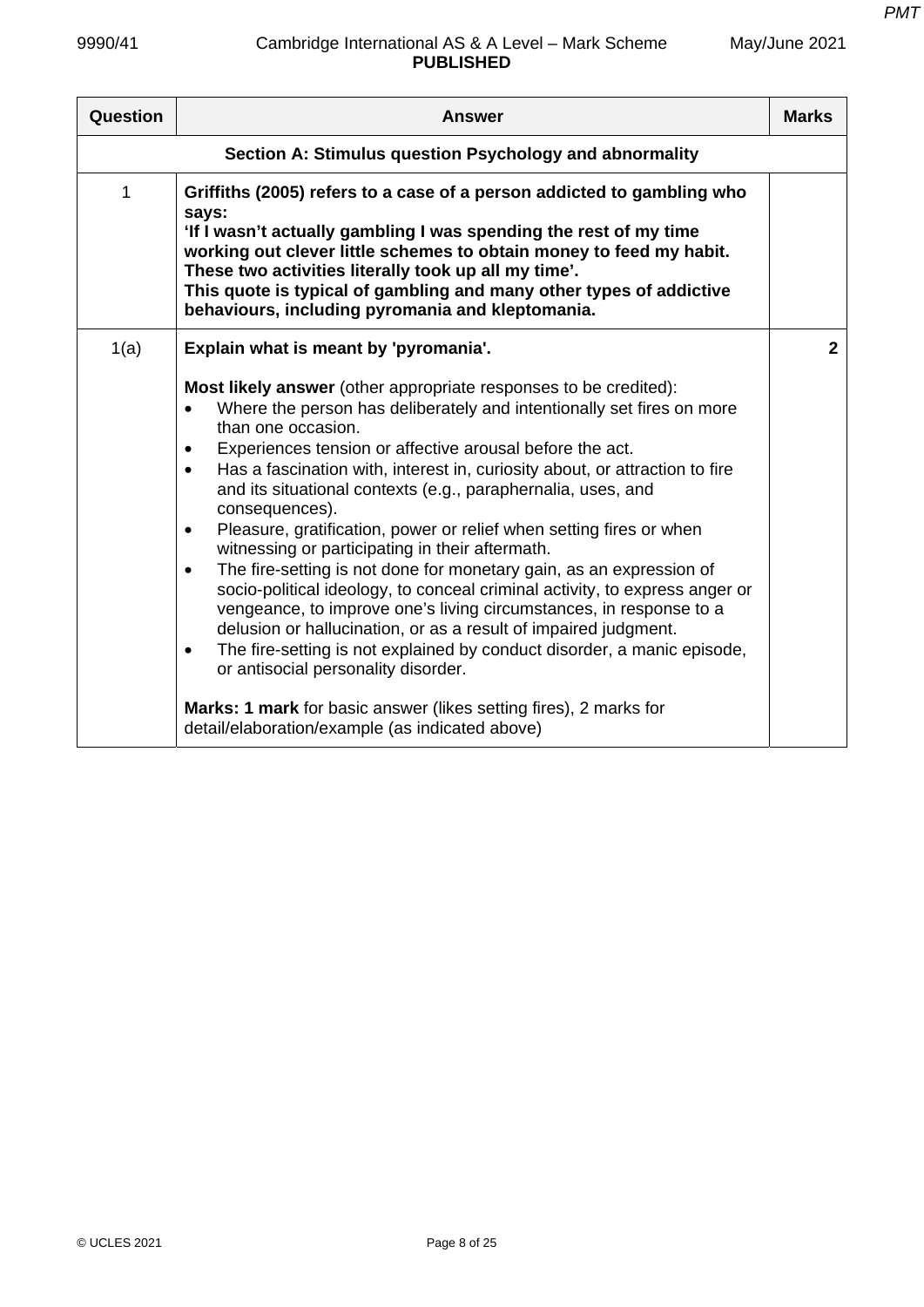| Question | <b>Answer</b>                                                                                                                                                                                                                                                                                                                                                                                                                                                                                                                                                                                                                                                                                                                                                                                                                                                                                                                                                                                                                                                                                                                                                                                                                                                                                                                | <b>Marks</b> |
|----------|------------------------------------------------------------------------------------------------------------------------------------------------------------------------------------------------------------------------------------------------------------------------------------------------------------------------------------------------------------------------------------------------------------------------------------------------------------------------------------------------------------------------------------------------------------------------------------------------------------------------------------------------------------------------------------------------------------------------------------------------------------------------------------------------------------------------------------------------------------------------------------------------------------------------------------------------------------------------------------------------------------------------------------------------------------------------------------------------------------------------------------------------------------------------------------------------------------------------------------------------------------------------------------------------------------------------------|--------------|
| 1(b)     | Give two components of any addiction outlined by Griffiths (2005).                                                                                                                                                                                                                                                                                                                                                                                                                                                                                                                                                                                                                                                                                                                                                                                                                                                                                                                                                                                                                                                                                                                                                                                                                                                           | 4            |
|          | <b>Most likely answers:</b><br>Salience when the particular activity becomes the most important<br>activity in the person's life and dominates their thinking (preoccupations<br>and cognitive distortions), feelings (cravings) and behaviour<br>(deterioration of socialised behaviour)<br>Mood modification/euphoria the subjective experience that people<br>$\bullet$<br>report as a consequence of engaging in the particular activity (i.e. an<br>arousing 'buzz' or a 'high')<br>Tolerance the process whereby increasing amounts of the particular<br>$\bullet$<br>activity are required to achieve the former effects<br>Withdrawal symptoms the unpleasant feeling states and/or physical<br>$\bullet$<br>effects which occur when the particular activity is discontinued or<br>suddenly reduced<br><b>Conflict</b> conflicts between the addict and those around them<br>$\bullet$<br>(interpersonal conflict) or from within the individual themselves<br>(intrapsychic conflict)<br>Relapse the tendency for repeated reversions to earlier patterns of the<br>$\bullet$<br>particular activity to recur<br>Note: answer does not have to be related to any example, although<br>examples receive credit.<br>Marks: 1 mark basic answer (identification component), 2 marks<br>detail/elaboration/example X2. |              |
| 1(c)     | Suggest two ways to measure a person's addiction to gambling, other<br>than using a questionnaire.<br>Most likely answer (other appropriate responses to be credited):<br><b>Observation</b> (covert or overt; structured; non-participant, natural – or<br>any combination of these<br><b>Interview</b> (face-to-face or by telephone)<br>$\bullet$<br>Case study (one person with range of methods, or for example the<br>$\bullet$<br>case study of 'Jo' by Griffiths.<br>Physiological measure (such as ECG, GSR, hormone levels)<br>$\bullet$<br>Marks: 1 mark basic answer (identification of method plus a comment<br>about how that method would work. Max 1 mark for each suggestion if<br>not related to gambling), 2 marks related to gambling, X2<br>Some answers may suggest 'anecdotal' measures. Max 1 mark for such<br>answers<br>Note: 0 marks for questionnaires such as Gambling prevalence survey,<br>CPGI, etc<br>Note: rating scales must be based on a question, so 0 marks for 'rating<br>scale'<br>Note: 0 marks for interviews/open ended questions that make no reference<br>to measurement.                                                                                                                                                                                                      | 4            |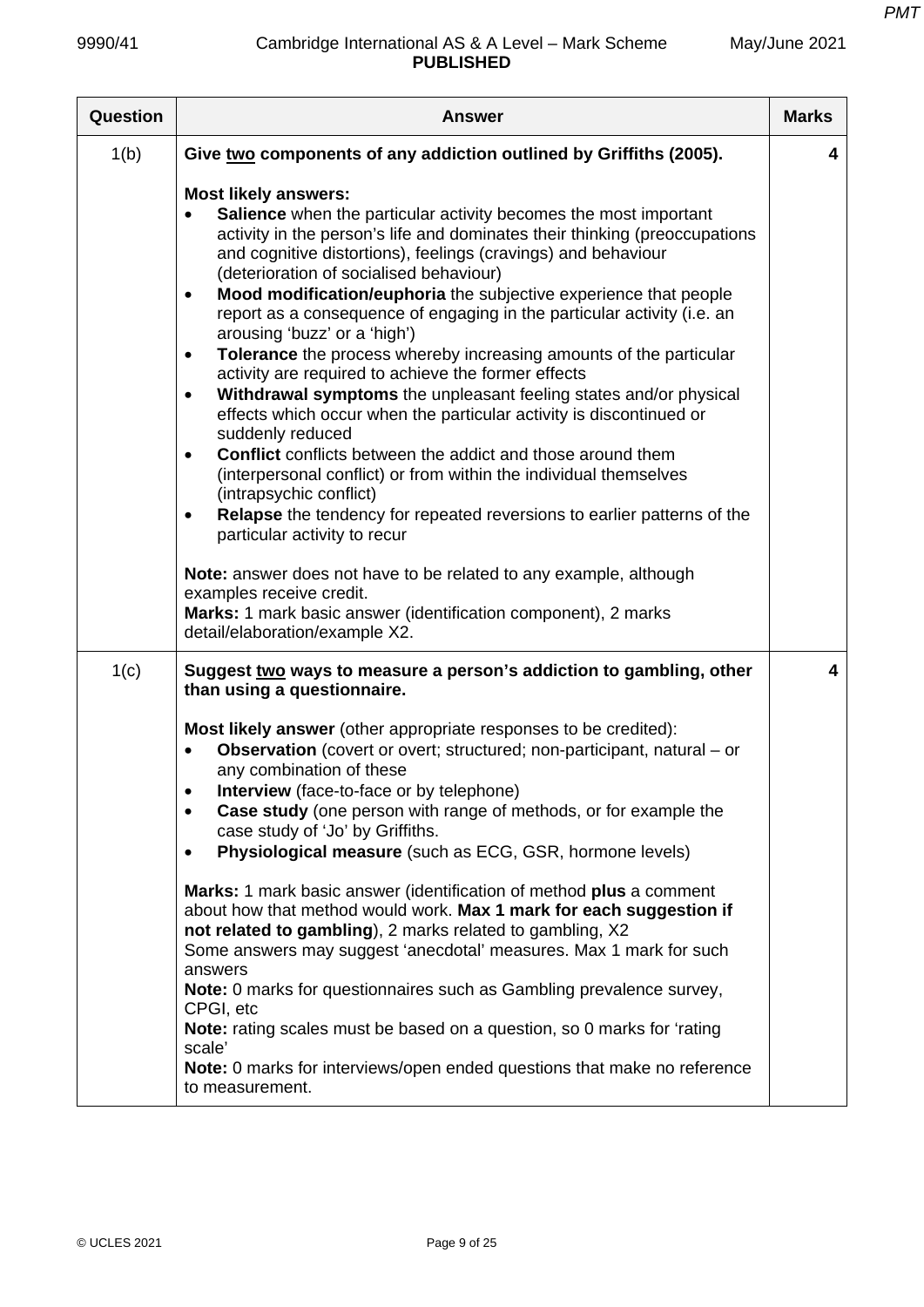| 9990/41  | Cambridge International AS & A Level - Mark Scheme<br><b>PUBLISHED</b>                                                                                                                                                                                                                                                                                                                                                                                                          | May/June 2021 |
|----------|---------------------------------------------------------------------------------------------------------------------------------------------------------------------------------------------------------------------------------------------------------------------------------------------------------------------------------------------------------------------------------------------------------------------------------------------------------------------------------|---------------|
| Question | <b>Answer</b>                                                                                                                                                                                                                                                                                                                                                                                                                                                                   | <b>Marks</b>  |
| 1(d)     | Discuss the strengths and weaknesses of using questionnaires to<br>measure kleptomania. You should include a conclusion in your<br>answer.                                                                                                                                                                                                                                                                                                                                      | 5             |
|          | <b>Marks:</b> 1 mark for each strength/weakness (however basic/detailed) which<br>is related/linked to the question (max 4 marks). 1 mark for conclusion.<br><b>Conclusion:</b> any appropriate conclusion drawn from the discussion that has<br>been presented. 1 mark if appropriate. A conclusion is a 'decision reached<br>by reasoning' and so a summary of points already made scores 0 marks.<br><b>Most likely answer</b> (other appropriate responses to be credited): |               |
|          | Strengths:                                                                                                                                                                                                                                                                                                                                                                                                                                                                      |               |

|   | Strengths:                                                                                                                                                                                                                                                                                                    |
|---|---------------------------------------------------------------------------------------------------------------------------------------------------------------------------------------------------------------------------------------------------------------------------------------------------------------|
|   | Asking people directly, using a questionnaire, especially open-ended,<br>means that participants are given the opportunity to express their<br>feelings about stealing and explain their stealing behaviour rather than<br>the researcher trying to work out reasons for this behaviour from other<br>methods |
|   | Relatively large numbers of participants can be done relatively easily in<br>comparison to say a face-to-face interview or experiment.<br>Questionnaires are easy to replicate.                                                                                                                               |
|   | Data can be qualitative, but may also be quantitative depending on type<br>of question                                                                                                                                                                                                                        |
|   | Weaknesses:                                                                                                                                                                                                                                                                                                   |
|   | Some participants may provide socially desirable responses; not give<br>truthful answers about their stealing behaviour; respond to demand<br>characteristics.                                                                                                                                                |
| ٠ | Closed/fixed-choice questions may force people into choosing answers<br>that do not reflect their true opinion and therefore may lower the validity.                                                                                                                                                          |
|   | Researchers have to be careful about use of leading questions; it could<br>affect the validity of the data collected.                                                                                                                                                                                         |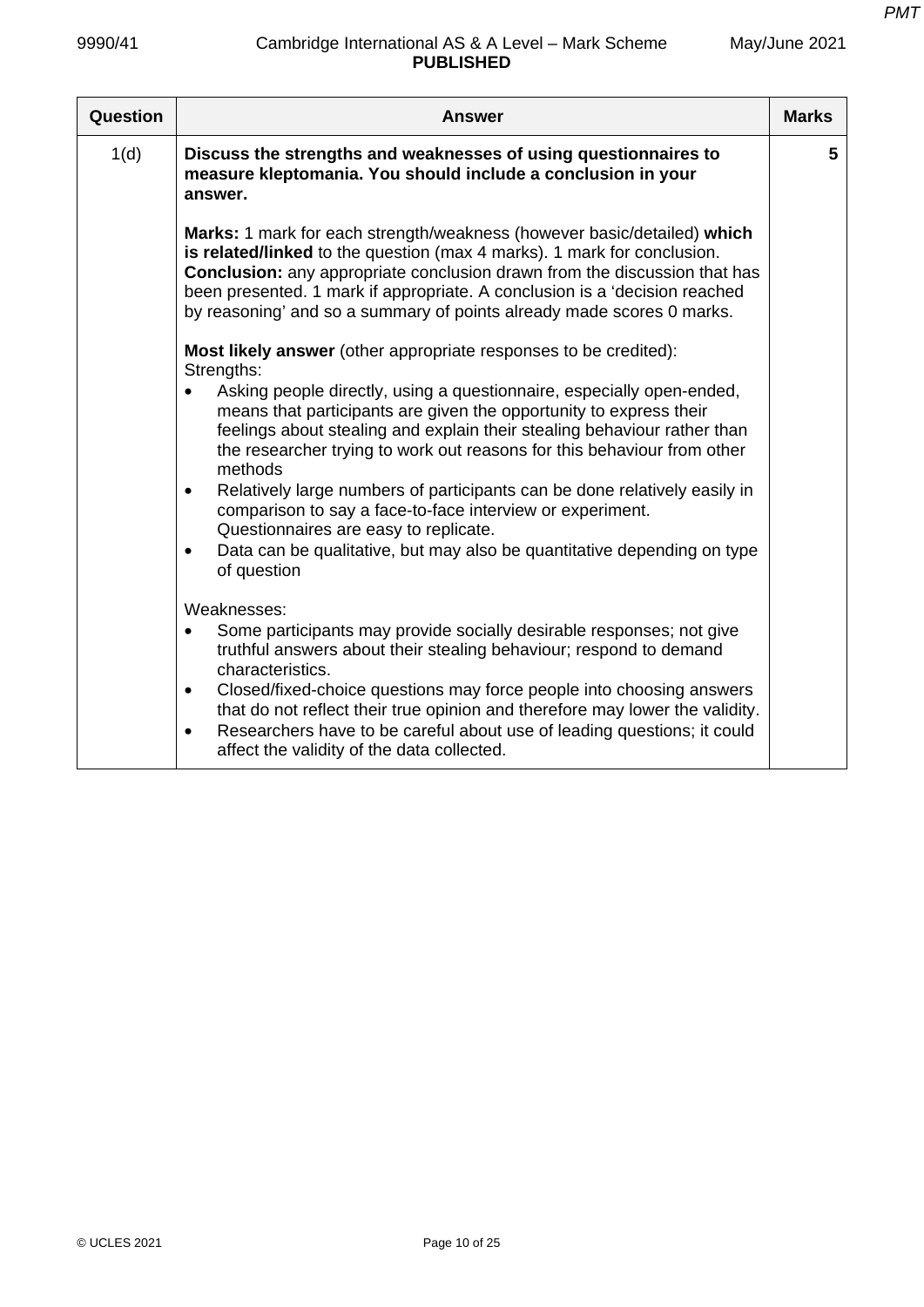| May/June 2021 |  |
|---------------|--|
|---------------|--|

| <b>Question</b> | <b>Answer</b>                                                                                                                                                                                                                                                                                                                                                                                                                                                                                                                                                                                    | <b>Marks</b> |
|-----------------|--------------------------------------------------------------------------------------------------------------------------------------------------------------------------------------------------------------------------------------------------------------------------------------------------------------------------------------------------------------------------------------------------------------------------------------------------------------------------------------------------------------------------------------------------------------------------------------------------|--------------|
| $\overline{2}$  | Porublev et al. (2009) gathered qualitative data to investigate whether a<br>gift should be wrapped or not, because of the expectations<br>surrounding the use of gift-wrapping.                                                                                                                                                                                                                                                                                                                                                                                                                 |              |
|                 |                                                                                                                                                                                                                                                                                                                                                                                                                                                                                                                                                                                                  |              |
|                 | Fig. 2.1 Examples of wrapped gifts                                                                                                                                                                                                                                                                                                                                                                                                                                                                                                                                                               |              |
| 2(a)            | Explain the two key expectations surrounding the use of gift-wrapping.                                                                                                                                                                                                                                                                                                                                                                                                                                                                                                                           | $\mathbf 2$  |
|                 | <b>Definitive answer: (Quoting study)</b><br>There are two key expectations surrounding the use of gift wrapping.<br>the first expectation is that receivers prefer gifts to be wrapped and<br>that the gift meets individual and social expectations of what a gift<br>$\bullet$<br>should look like.                                                                                                                                                                                                                                                                                           |              |
|                 | Marks: 1 mark for 'it is wrapped' +1 mark for 'it looks like a gift'<br>Note: 0 marks for 'who it is for'; 'where the gift is going'; 'what the occasion<br>is'                                                                                                                                                                                                                                                                                                                                                                                                                                  |              |
| 2(b)            | Porublev et al. only collected qualitative data.                                                                                                                                                                                                                                                                                                                                                                                                                                                                                                                                                 | 4            |
|                 | Give two ways in which qualitative data was gathered in this study.                                                                                                                                                                                                                                                                                                                                                                                                                                                                                                                              |              |
|                 | <b>Definitive answer Quoting study</b><br>Data was gathered using three qualitative techniques;<br>observation (1 mark) of a Christmas gift-wrap stall (2 marks)<br>interviews (1 mark) twenty in-depth interviews to reflect on gift-<br>wrapping (2 marks)<br>projective workshops (1 mark) where, in pairs, participants were<br>$\bullet$<br>asked to wrap two gifts, one for someone they are close to and the<br>other for an acquaintance, and have a discussion about gift wrapping<br>whilst doing so (2 marks)                                                                         |              |
|                 | Marks: 1 mark basic answer (identification), 2 marks detailed<br>answer/elaboration or use of example (as in brackets above) X2.                                                                                                                                                                                                                                                                                                                                                                                                                                                                 |              |
| 2(c)(i)         | Explain what is meant by the term 'reliability'.                                                                                                                                                                                                                                                                                                                                                                                                                                                                                                                                                 | $\mathbf{2}$ |
|                 | <b>Definitive answer</b> (other appropriate responses to be credited):<br>1 mark basic answer e.g. reliability means consistency<br>+1 mark: any elaboration or example e.g. reliability is the extent to which a<br>procedure, task or measure produces the same results on different<br>occasions. Alternatively, same measure is tested at a later date on same<br>participant (i.e. test-retest); two or more independent observers are reliable<br>(consistent) in giving the same score to the same behaviour<br>Note: 0 marks for 'being trustworthy', repeating a study, or replication. |              |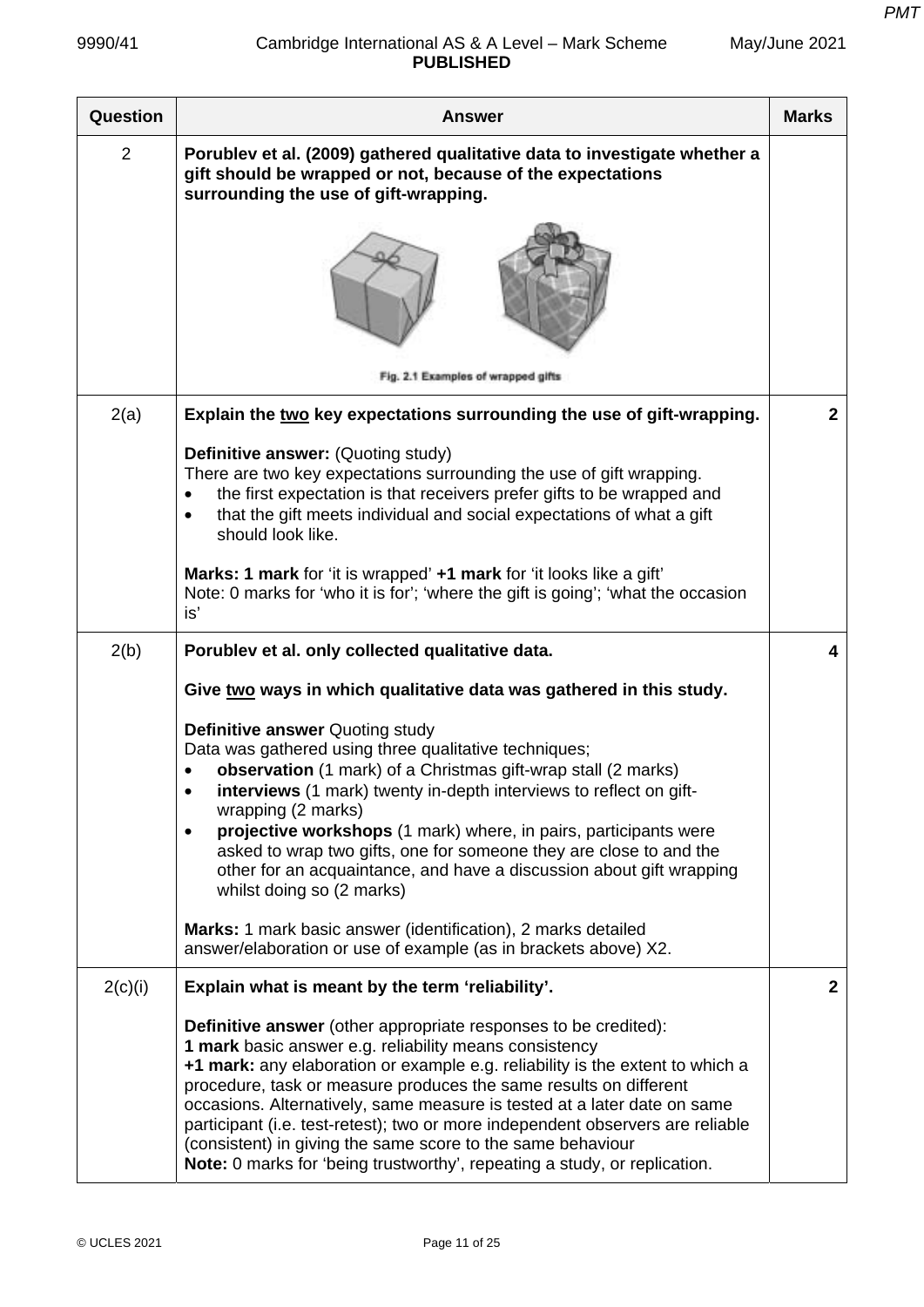| <b>Question</b> | <b>Answer</b>                                                                                                                                                                                                                                                                                                                                 | <b>Marks</b> |
|-----------------|-----------------------------------------------------------------------------------------------------------------------------------------------------------------------------------------------------------------------------------------------------------------------------------------------------------------------------------------------|--------------|
| 2(c)(ii)        | Suggest how the reliability of the qualitative data gathered in this<br>study could be assessed.                                                                                                                                                                                                                                              | $\mathbf{2}$ |
|                 | <b>Most likely answer</b> (other appropriate responses to be credited):<br>inter-rater reliability, where two or more independent judges or raters<br>$\bullet$<br>assess what is said in the interview, or what is observed, for example.<br>This could be done with predefined response categories and the extent<br>of agreement recorded. |              |
|                 | Note: no marks for test-retest.<br>Marks: 1 mark basic answer, 2 marks example from 'this study' See Q2(b)<br>for examples of what the qualitative data might be.                                                                                                                                                                             |              |
| 2(d)            | Discuss the advantages and disadvantages of using qualitative data to<br>assess gift-wrapping preference. You should include a conclusion in<br>your answer.                                                                                                                                                                                  | 5            |
|                 | Marks: 1 mark for each advantage/disadvantage (however basic/detailed)<br>which is related/linked to the question (max 4 marks). 1 mark for<br>conclusion.                                                                                                                                                                                    |              |
|                 | <b>Conclusion:</b> any appropriate conclusion drawn from the discussion that has<br>been presented. 1 mark if appropriate. A conclusion is a 'decision reached<br>by reasoning' and so a summary of points already made scores 0 marks.                                                                                                       |              |
|                 | Most likely answer (other appropriate responses to be credited, such as<br>eye movement patterns):<br>Advantages                                                                                                                                                                                                                              |              |
|                 | Asking people directly means that participants are given the opportunity<br>to express their feelings and explain their experiences rather than the<br>researcher trying to work out reasons for their behaviour from other<br>methods                                                                                                        |              |
|                 | People can give as much information as they wish about their gift-<br>٠<br>wrapping preferences, but they can also say little or nothing if they wish.<br>Data can be qualitative, but may also be quantitative depending on type<br>of question                                                                                              |              |
|                 | Disadvantages<br>Some participants may provide socially desirable responses about their<br>gift-wrapping preferences; not give truthful answers; respond to demand<br>characteristics.                                                                                                                                                        |              |
|                 | Qualitative data tends not to lead to the calculation of statistics to allow<br>٠<br>comparison.<br>Researchers have to be careful about use of leading questions; it could<br>$\bullet$<br>affect the validity of the data collected.                                                                                                        |              |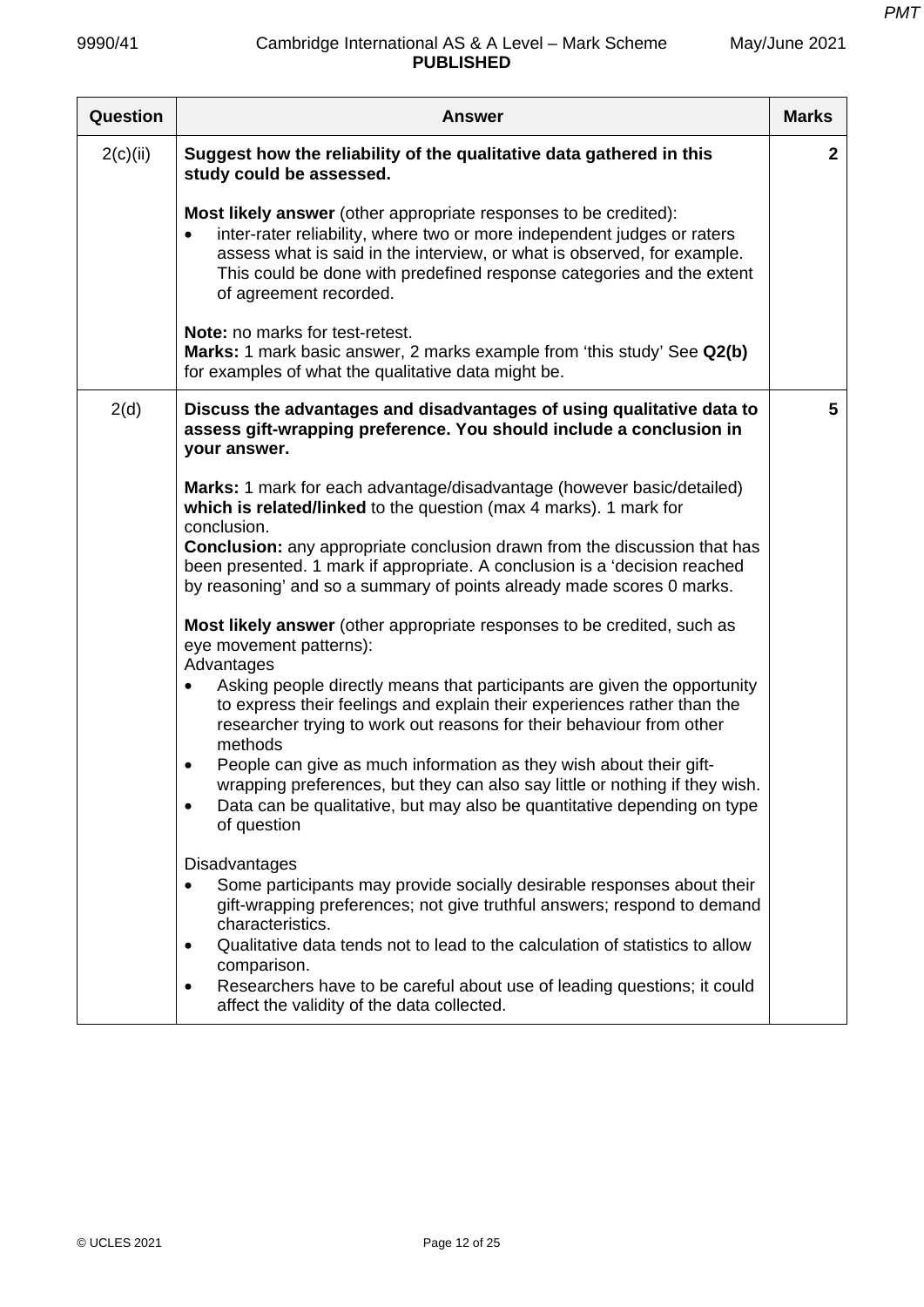| Question | <b>Answer</b>                                                                                                                                                                                                                                                                                                                                                                                                                                                                                                                                                                                                                                                                                                                                                                                                                                                                                                                                | <b>Marks</b>   |
|----------|----------------------------------------------------------------------------------------------------------------------------------------------------------------------------------------------------------------------------------------------------------------------------------------------------------------------------------------------------------------------------------------------------------------------------------------------------------------------------------------------------------------------------------------------------------------------------------------------------------------------------------------------------------------------------------------------------------------------------------------------------------------------------------------------------------------------------------------------------------------------------------------------------------------------------------------------|----------------|
| 3        | Newspaper headline: Doctors with a directing style give more<br>satisfaction.<br>Savage and Armstrong (1990) studied patient satisfaction with<br>different consultation styles. Patients who received a directing style<br>consultation reported significantly higher levels of satisfaction on<br>almost all measures, compared with those who received a sharing<br>style consultation.                                                                                                                                                                                                                                                                                                                                                                                                                                                                                                                                                   |                |
| 3(a)     | Explain what method was used to assess patient satisfaction in the<br>study by Savage and Armstrong (1990).<br><b>Most likely</b> (quotes from study)<br>Patients' satisfaction was measured by a questionnaire completed by<br>$\bullet$<br>the patients that asked about the quality of communication in the<br>consultation and thoughts after the consultation was over.<br>The patient was asked to complete the questionnaire in the waiting<br>$\bullet$<br>room and give it to the receptionist before leaving the surgery. A second<br>questionnaire with a stamped addressed envelope was then given to<br>each patient with instructions to fill it in and post it after one week.<br>Marks: 1 mark identification of questionnaire, 2 marks for<br>elaboration/example (after the consultation was over/after one week)<br>Note: 0 marks for interview or any other method. Do not credit 'self-report'<br>as this is too vague. | $\overline{2}$ |
| 3(b)     | Explain two reasons why the number of participants used in the<br>analysis of results was lower than the original number of participants.<br>Most likely answer (other appropriate responses to be credited): Quoting<br>from study<br>Overall, 359 patients were invited to take part in the study.<br>4 declined to participate (did not give consent or withdrew)<br>5 were excluded (reasons included schizophrenia and manic<br>$\bullet$<br>depression)<br>30 patients failed to complete the initial assessment (in the waiting<br>$\bullet$<br>room)<br>120 failed to complete the assessment a week later (the postal<br>$\bullet$<br>questionnaire).<br>Marks: 1 mark for: basic statement, 2 marks for elaboration/example<br>Note: numbers not needed to score full marks; approximate numbers are<br>acceptable when quoted.<br>Note: withdrawal/consent are same point, so 1 mark if both identified.                          | 4              |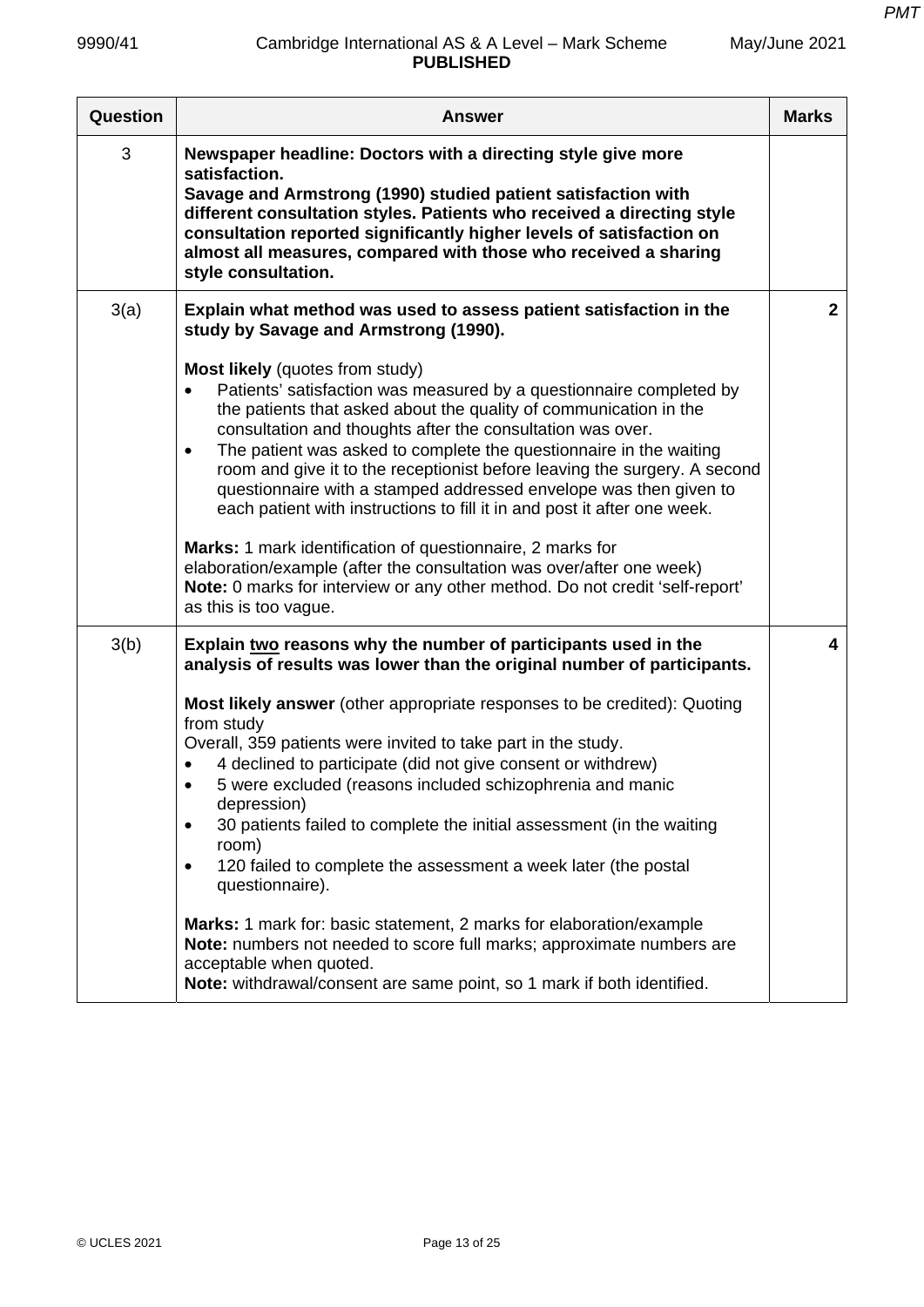| Question | <b>Answer</b>                                                                                                                                                                                                                                                                                                                                                                                                                                                                                 | <b>Marks</b>   |
|----------|-----------------------------------------------------------------------------------------------------------------------------------------------------------------------------------------------------------------------------------------------------------------------------------------------------------------------------------------------------------------------------------------------------------------------------------------------------------------------------------------------|----------------|
| 3(c)(i)  | Participants were randomly selected to participate in the study.                                                                                                                                                                                                                                                                                                                                                                                                                              | $\mathbf{2}$   |
|          | Explain why this was important.                                                                                                                                                                                                                                                                                                                                                                                                                                                               |                |
|          | <b>Most likely answer</b><br>Random selection ensures that all members of the target population have<br>an equal chance of participating (1 mark) because 'a random number<br>generator was used to select, in advance, four patients for the study from<br>each surgery held by one general practitioner (RS) over four months' (+1<br>mark).                                                                                                                                                |                |
|          | There is no selection bias/everyone has an equal chance of participating<br>(1 mark) by the doctor/researcher, or any link to this study. (+1 mark)                                                                                                                                                                                                                                                                                                                                           |                |
|          | <b>Marks:</b> 1 mark for importance, 1 mark for relating to study (however briefly).<br>Note: makes it more generalisable (0 marks) but with explanation (1 mark)                                                                                                                                                                                                                                                                                                                             |                |
| 3(c)(ii) | Participants were randomly allocated to a directing or a sharing style.                                                                                                                                                                                                                                                                                                                                                                                                                       | $\overline{2}$ |
|          | Explain why this was important.                                                                                                                                                                                                                                                                                                                                                                                                                                                               |                |
|          | <b>Most likely answer</b><br>Random allocation ensures that all participants have an equal chance of<br>being allocated to either condition (1 mark) 'A set of cards was produced to<br>allocate randomly either a directing or a shared style, and these were kept<br>face down on the doctor's desk. The card was turned over only when the<br>patient had completed his or her description of the initial problem and had<br>been identified as suitable for entry to the study' (2 marks) |                |
|          | There is no allocation bias (1 mark) by the doctor/researcher $(+1$ mark) or<br>so the patients don't know what style they will receive (+1 mark)                                                                                                                                                                                                                                                                                                                                             |                |
|          | Marks: 1 mark for importance, 1 mark for relating to study (however briefly).                                                                                                                                                                                                                                                                                                                                                                                                                 |                |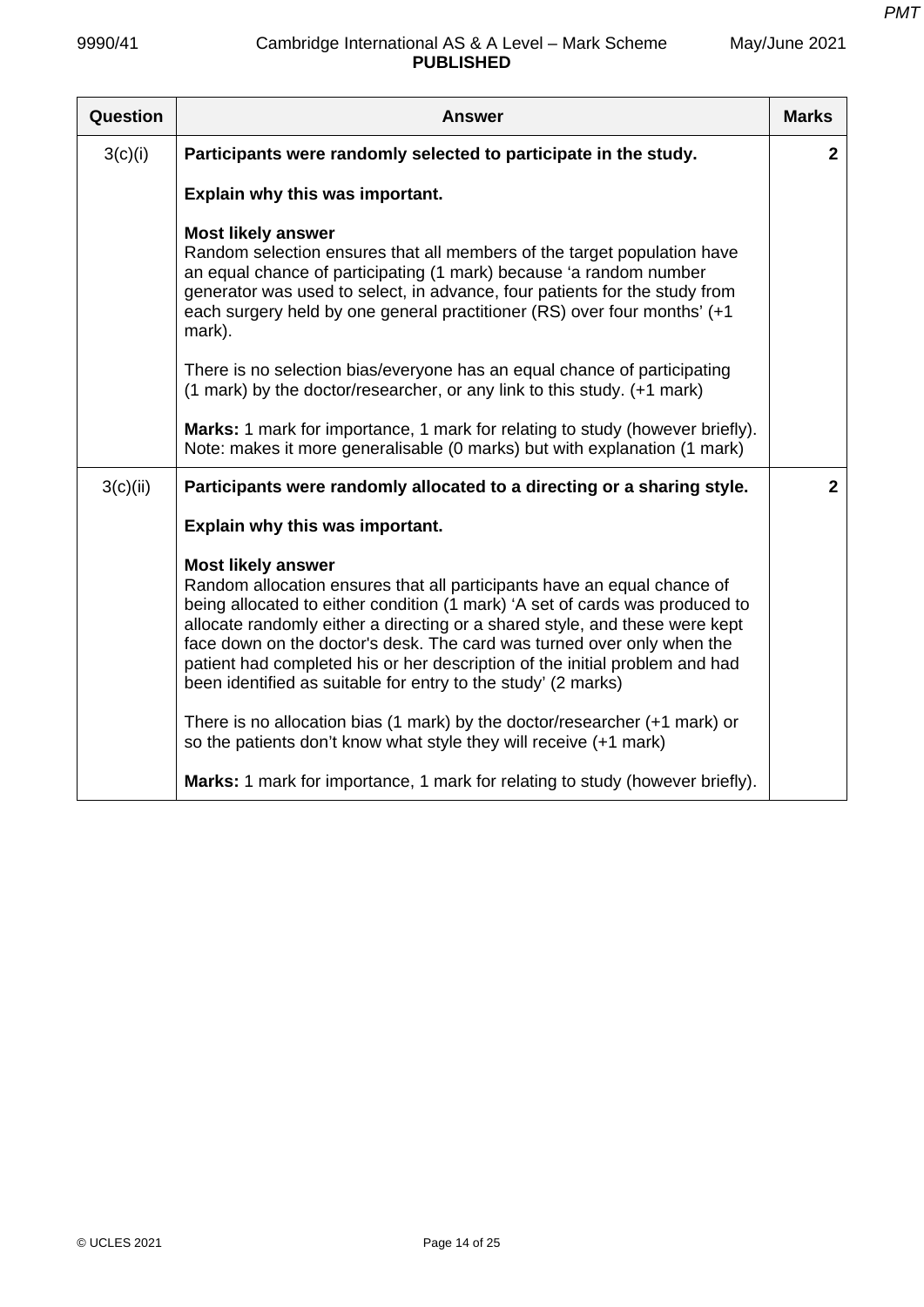| Question | Answer                                                                                                                                                                                                                                                                                                                                                                                                                                                     | <b>Marks</b> |
|----------|------------------------------------------------------------------------------------------------------------------------------------------------------------------------------------------------------------------------------------------------------------------------------------------------------------------------------------------------------------------------------------------------------------------------------------------------------------|--------------|
| 3(d)     | Discuss the advantages and disadvantages of using postal<br>questionnaires to gather data about health preferences. You should<br>include a conclusion in your answer.                                                                                                                                                                                                                                                                                     | 5            |
|          | Marks: 1 mark for each advantage/disadvantage (however basic/detailed)<br>which is related/linked to the question (max 4 marks). 1 mark for<br>conclusion.<br><b>Conclusion:</b> any appropriate conclusion drawn from the discussion that has<br>been presented. 1 mark if appropriate. A conclusion is a 'decision reached<br>by reasoning' and so a summary of points already made scores 0 marks.                                                      |              |
|          | <b>Most likely answer</b> (other appropriate responses to be credited):<br>Advantages<br>Full information can be given so better than an interview<br>$\bullet$<br>People can read and complete at their own leisure (in their own home),<br>$\bullet$<br>think about and then make decisions (without pressure from anyone)<br>People may prefer to write personal answers about health preferences<br>$\bullet$<br>rather than tell someone face-to-face |              |
|          | <b>Disadvantages</b><br>People may not receive the mailing, or receive it but never read it;<br>$\bullet$<br>people read the information about health preferences but not act on it<br>$\bullet$<br>(or forget to act on it)<br>people may delay acting (appraisal delay etc. re Safer)<br>$\bullet$                                                                                                                                                       |              |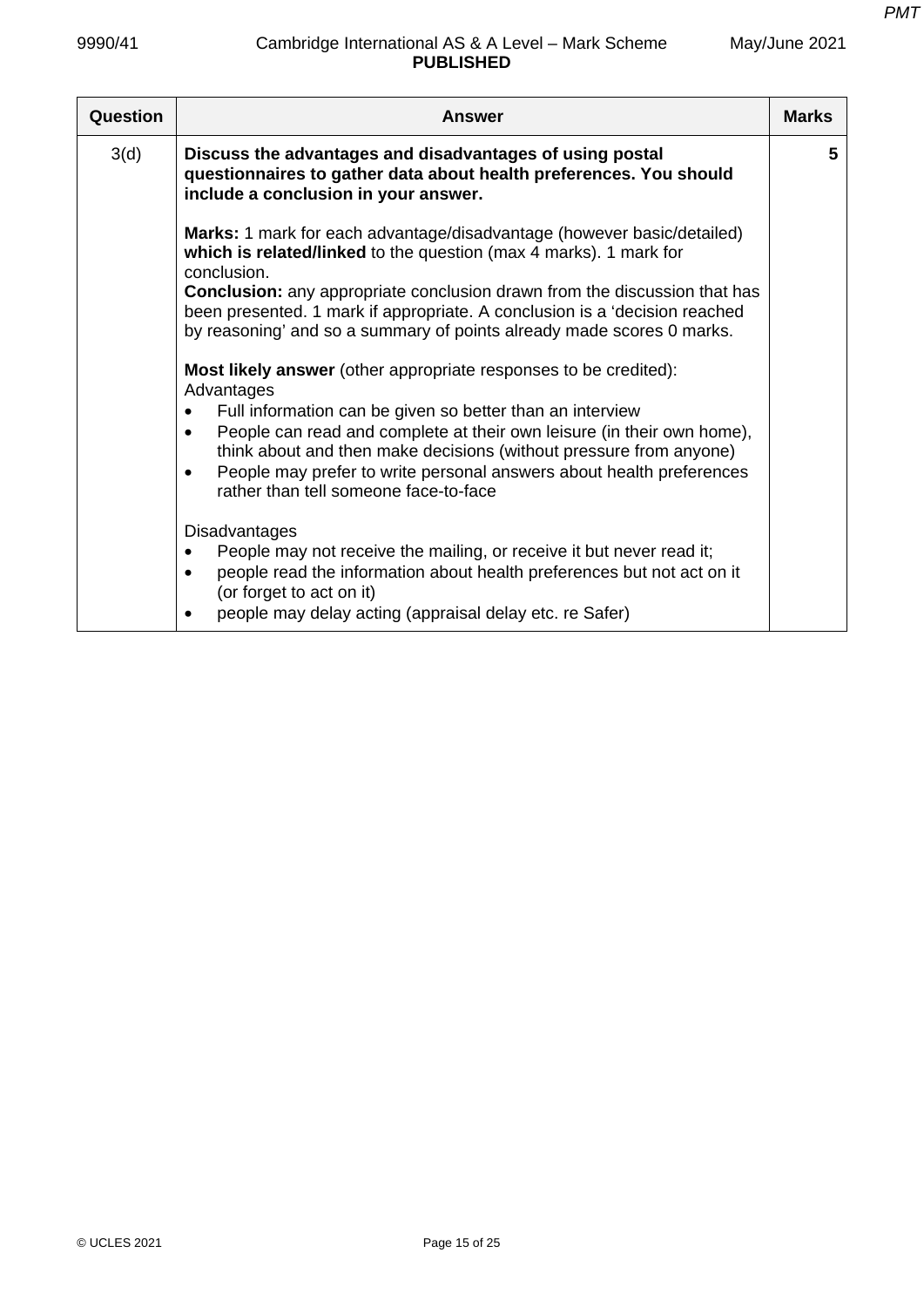| Question       | <b>Answer</b>                                                                                                                                                                                                                                                                                                                                                                                                                                                                                                                                                                                                                                                                                    | <b>Marks</b>   |
|----------------|--------------------------------------------------------------------------------------------------------------------------------------------------------------------------------------------------------------------------------------------------------------------------------------------------------------------------------------------------------------------------------------------------------------------------------------------------------------------------------------------------------------------------------------------------------------------------------------------------------------------------------------------------------------------------------------------------|----------------|
| $\overline{4}$ | In the 1920s, scientific management studies were conducted at the<br>Hawthorne Plant of the Western Electric Company in the United States,<br>which were known as the 'Hawthorne studies'. The aim was to<br>investigate which physical variables could be manipulated to increase<br>production. The findings were not as expected, leading to a conclusion<br>called the 'Hawthorne effect'.                                                                                                                                                                                                                                                                                                   |                |
| 4(a)           | Explain what is meant by the 'Hawthorne effect'.                                                                                                                                                                                                                                                                                                                                                                                                                                                                                                                                                                                                                                                 | $\mathbf{2}$   |
|                | <b>Most likely answer</b> (other appropriate responses to be credited):<br>Quote from study<br>'behavioral change due to an awareness of being observed, active<br>compliance with the supposed wishes of researchers because of special<br>attention received, or positive response to the stimulus being introduced.'<br>Alternatively 'a marked increase in production related only to special social<br>position and social treatment'.<br>Alternatively it occurs when people behave differently (1 mark) because they<br>know they are being watched (+1 mark)<br>Marks: 1 mark basic answer 2 marks detailed answer/elaboration/<br>example.<br>Note: 0 marks for demand characteristics. |                |
| 4(b)(i)        | Describe the main independent variable (IV).                                                                                                                                                                                                                                                                                                                                                                                                                                                                                                                                                                                                                                                     | $\overline{2}$ |
|                | Most likely answer (other appropriate responses to be credited):<br>Quote from study<br>In the initial phase of the studies, the effect of illumination on productivity<br>was examined.<br>The illumination was decreased step by step for the experimental<br>subjects, whilst the controls received constant illumination.'<br>Marks: 1 mark for identifying 'illumination', 2 marks for elaboration of<br>experimental group (illumination decreased step by step) or' illumination<br>change versus constant illumination', 0 marks for 'physical variables' (words<br>are in the question).                                                                                                |                |
| 4(b)(ii)       | Describe the dependent variable (DV).                                                                                                                                                                                                                                                                                                                                                                                                                                                                                                                                                                                                                                                            | $\mathbf{2}$   |
|                | <b>Most likely answer</b> (other appropriate responses to be credited):<br>Quote from study:<br>'Both sets of subjects slowly but steadily increased their performance of<br>inspecting parts, assembling relays or winding coils'<br>Marks: 1 mark basic answer (performance/productivity), 2 marks detailed<br>answer/elaboration/example (of inspecting parts, assembling relays or<br>winding coils)                                                                                                                                                                                                                                                                                         |                |
|                |                                                                                                                                                                                                                                                                                                                                                                                                                                                                                                                                                                                                                                                                                                  |                |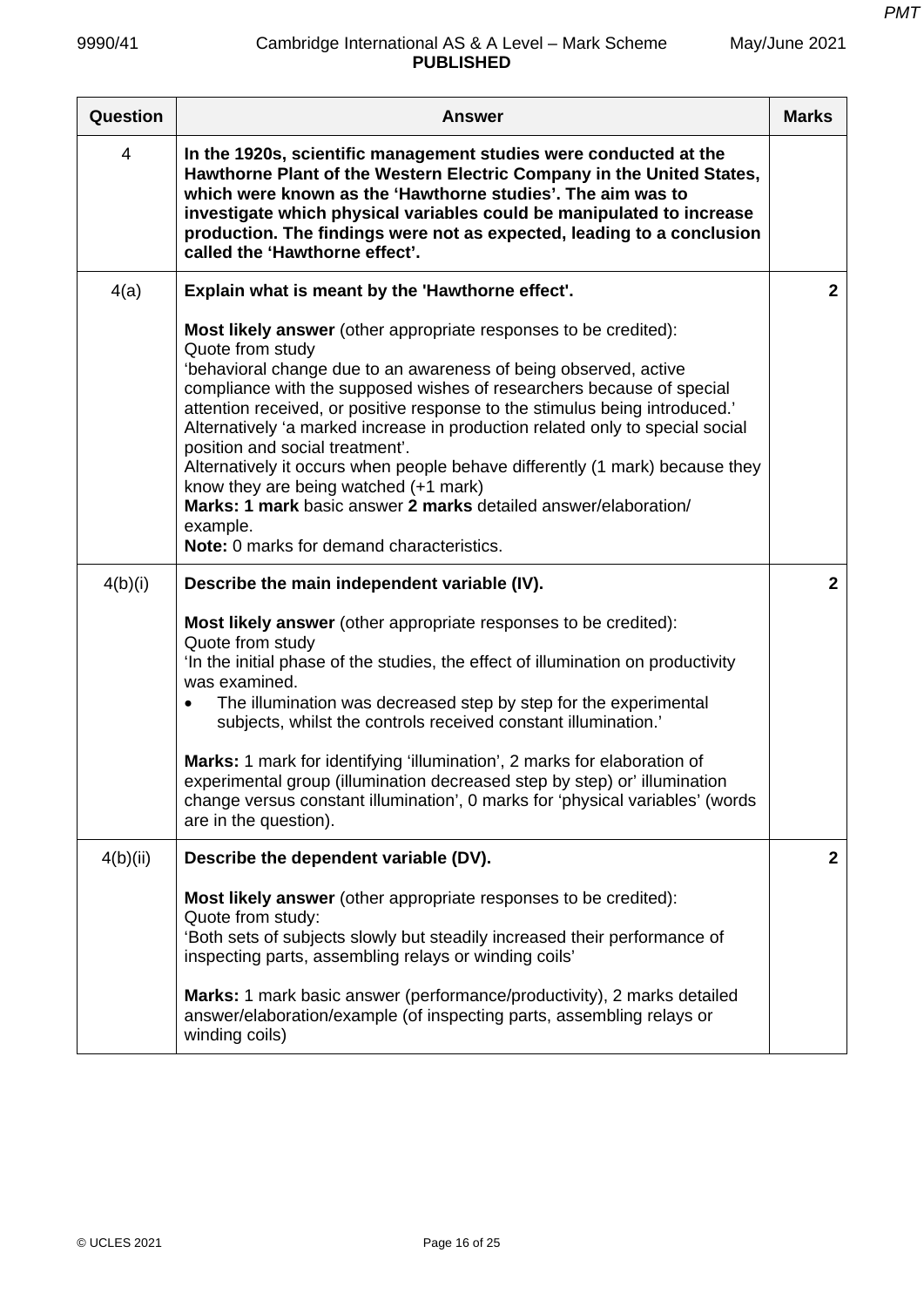| Question | <b>Answer</b>                                                                                                                                                                                                                                                                                                                                                                                                                                                                                                                                                                                                                                                                                                                                                                                                                                                                                                                                                                                                                                                                                                                                                   | <b>Marks</b> |
|----------|-----------------------------------------------------------------------------------------------------------------------------------------------------------------------------------------------------------------------------------------------------------------------------------------------------------------------------------------------------------------------------------------------------------------------------------------------------------------------------------------------------------------------------------------------------------------------------------------------------------------------------------------------------------------------------------------------------------------------------------------------------------------------------------------------------------------------------------------------------------------------------------------------------------------------------------------------------------------------------------------------------------------------------------------------------------------------------------------------------------------------------------------------------------------|--------------|
| 4(c)     | Suggest two alternative interpretations of the results of the study,<br>other than the Hawthorne effect.                                                                                                                                                                                                                                                                                                                                                                                                                                                                                                                                                                                                                                                                                                                                                                                                                                                                                                                                                                                                                                                        | 4            |
|          | Most likely answer (other appropriate responses to be credited):<br>Quote from study<br>'Over the years several other interpretations of the results of the Hawthorne<br>studies than those made by the original reporters have been presented.<br>Accordingly, the observed increase in productivity may well have been<br>brought about by one or more of the following list:<br>relief from harsh supervision,<br>$\bullet$<br>receiving positive attention (special privileges; the test room observer<br>$\bullet$<br>was, however, mainly concerned with creating a friendly relationship<br>that would insure the workers' cooperation),<br>learning new ways of interaction (the improved personal relations<br>$\bullet$<br>between workers and management),<br>possibilities to influence work procedures,<br>$\bullet$<br>rest pauses (to allow for good control of the variables under study)<br>$\bullet$<br>higher income (of an incentive pay system based upon the output of the<br>$\bullet$<br>group in the test room)<br>threat of losing one's job (the 1920s economic depression)<br>$\bullet$<br>changes in lighting levels'<br>$\bullet$ |              |
|          | Marks: 1 mark identification of interpretation, 2 marks elaboration/example<br>(see above). X2                                                                                                                                                                                                                                                                                                                                                                                                                                                                                                                                                                                                                                                                                                                                                                                                                                                                                                                                                                                                                                                                  |              |
| 4(d)     | Discuss the advantages and disadvantages of controlling variables<br>when conducting field experiments on physical working conditions.<br>You should include a conclusion in your answer.                                                                                                                                                                                                                                                                                                                                                                                                                                                                                                                                                                                                                                                                                                                                                                                                                                                                                                                                                                       | 5            |
|          | Marks: 1 mark for each advantage/disadvantage (however basic/detailed)<br>which is related/linked to the question (max 4 marks). 1 mark for<br>conclusion.<br><b>Conclusion:</b> any appropriate conclusion drawn from the discussion that has<br>been presented. 1 mark if appropriate. A conclusion is a 'decision reached<br>by reasoning' and so a summary of points already made scores 0 marks.<br>Most likely answer (other appropriate responses to be credited):<br>Self-reports can include questionnaires and interviews.<br>Advantages<br>More control over irrelevant/extraneous variables means that the DV is<br>$\bullet$<br>more likely to be due to the IV.                                                                                                                                                                                                                                                                                                                                                                                                                                                                                   |              |
|          | The use of experimental and control group means the control group is<br>$\bullet$<br>the baseline/benchmark of what is normal.                                                                                                                                                                                                                                                                                                                                                                                                                                                                                                                                                                                                                                                                                                                                                                                                                                                                                                                                                                                                                                  |              |
|          | <b>Disadvantages</b><br>There may be uncontrolled variables which might confound the result of<br>$\bullet$<br>a field experiment on physical working conditions<br>Too many controls may make a situation artificial.<br>٠<br>Controlling variables is reductionist because no behaviour might exist in<br>$\bullet$<br>isolation.                                                                                                                                                                                                                                                                                                                                                                                                                                                                                                                                                                                                                                                                                                                                                                                                                             |              |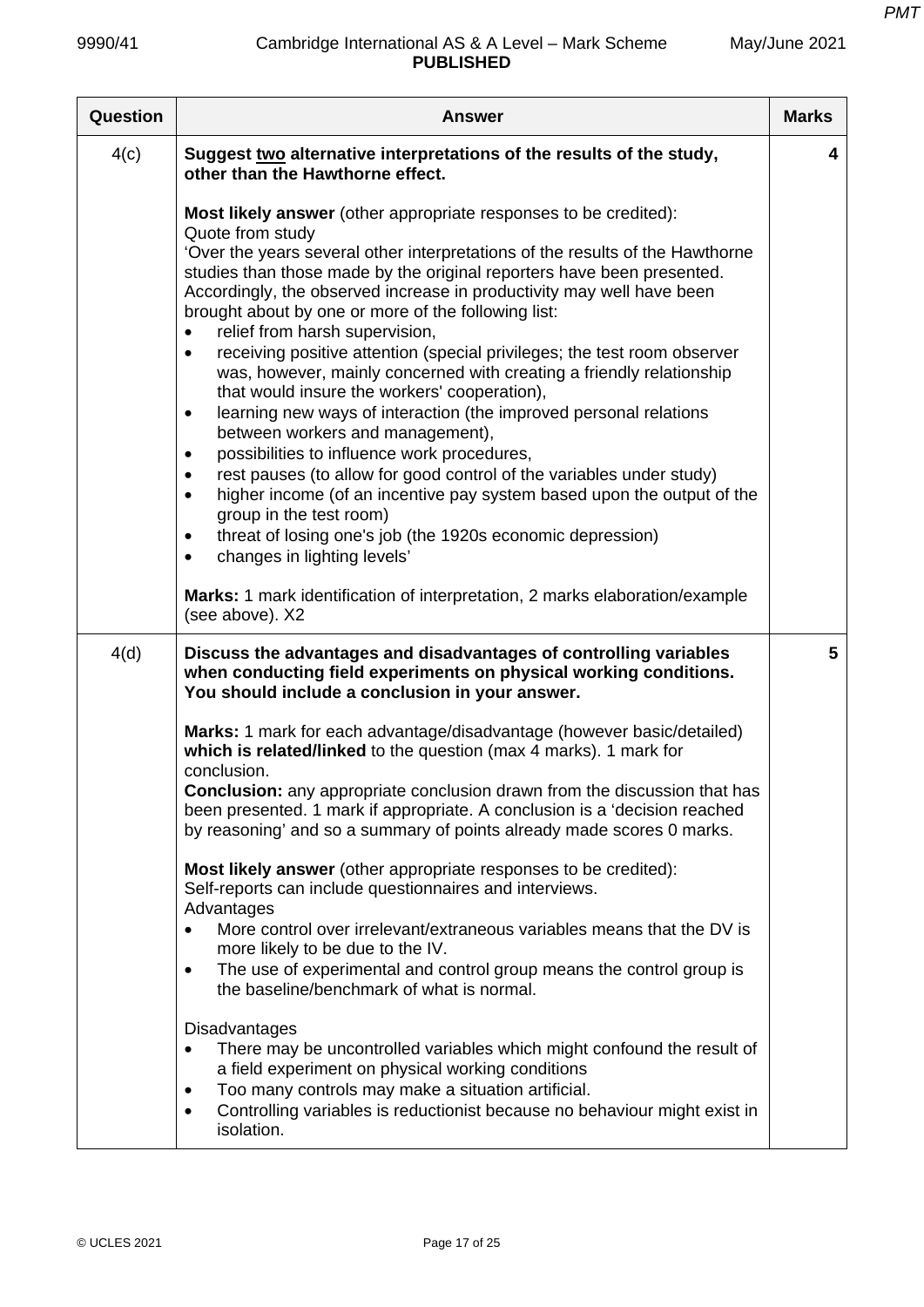*PMT*

| May/June 2021 |  |
|---------------|--|
|---------------|--|

| <b>Question</b>  | <b>Answer</b>                                                                                                                                                                                                                                                                                                                                                                 | <b>Marks</b> |
|------------------|-------------------------------------------------------------------------------------------------------------------------------------------------------------------------------------------------------------------------------------------------------------------------------------------------------------------------------------------------------------------------------|--------------|
| <b>Section B</b> |                                                                                                                                                                                                                                                                                                                                                                               |              |
| 5(a)             | Design a longitudinal study to investigate whether cognitive-<br>behavioural therapy (CBT) manages schizophrenia effectively.                                                                                                                                                                                                                                                 | 10           |
|                  | Marks: use generic levels of response Design a study question part (a).                                                                                                                                                                                                                                                                                                       |              |
|                  | Additional: Candidates should design the study showing evidence of<br>design features appropriate to the named method. The named method:<br>longitudinal study.<br>Any method can be used, provided that the data gathered is over a period of<br>time.<br>Typical features:                                                                                                  |              |
|                  | <b>Experiments:</b> type, IV, DV, controls, experimental design.<br><b>Observations:</b> type, setting, response categories, sampling frame,<br>number of observers.<br>Questionnaires/Interviews: type, setting, example questions.<br>$\bullet$<br>Scoring/rating scale, analysis of responses.                                                                             |              |
|                  | General features of research methodology: sampling technique &<br>sample, type of data, ethics, reliability, validity, data analysis.                                                                                                                                                                                                                                         |              |
| 5(b)             | Explain the psychological and methodological evidence on which your<br>study is based.                                                                                                                                                                                                                                                                                        | 8            |
|                  | Candidates are expected to explain the reasons for the suggested design in<br>part (a). Explanation should be both psychological and methodological.<br>Psychological to include appropriate theory or research.                                                                                                                                                              |              |
|                  | Marks: use generic levels of response 'Design a study' question part (b).<br>'Psychological' = 4 marks; 'methodological' = 4 marks<br>If only methodological or psychological explanation is provided max 5<br>marks                                                                                                                                                          |              |
|                  | If 'psychological' described and not related to part (a) max 2 marks.                                                                                                                                                                                                                                                                                                         |              |
|                  | <b>Syllabus:</b> cognitive-behavioural therapy (Sensky et al., 2000)                                                                                                                                                                                                                                                                                                          |              |
|                  | Psychological:<br>Sensky et al. (2000) used cognitive-behavioural therapy (CBT) to treat<br>schizophrenia in patients already taking medication. After CBT sessions<br>patients showed improvement. At the 9-month follow-up evaluation they<br>continued to improve. It was concluded that CBT is effective.<br>Note 0 marks for candidates who merely replicate this study. |              |
|                  | <b>Methodological:</b> explanation of method using general and specific features<br>as above.                                                                                                                                                                                                                                                                                 |              |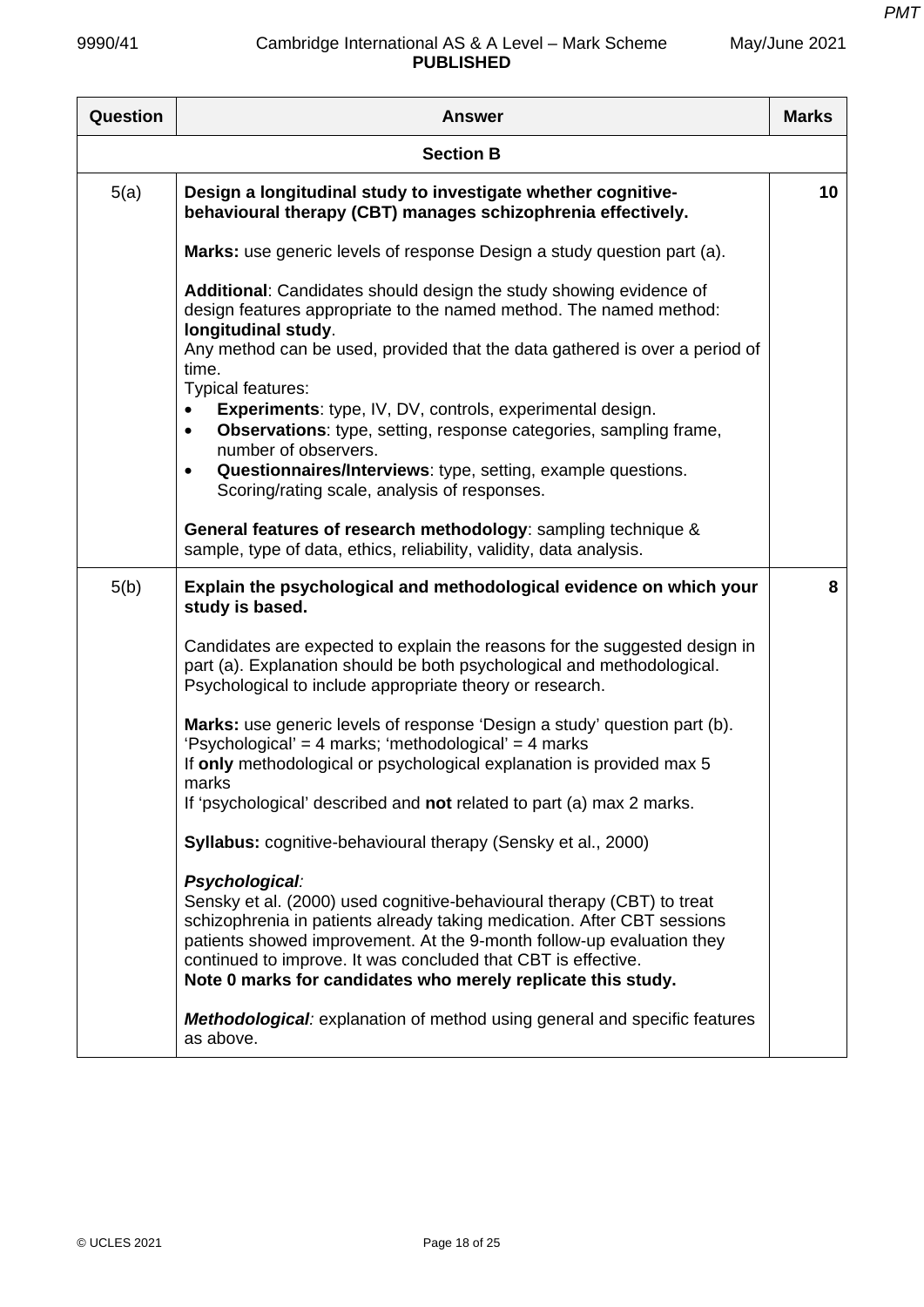| Question | <b>Answer</b>                                                                                                                                                                                                                                      | <b>Marks</b> |
|----------|----------------------------------------------------------------------------------------------------------------------------------------------------------------------------------------------------------------------------------------------------|--------------|
| 6(a)     | People often experience discomfort when their personal space is<br>invaded.                                                                                                                                                                        | 10           |
|          | Design a study using a questionnaire to investigate which theory of<br>personal space best explains people's discomfort in a crowded shop.                                                                                                         |              |
|          | Marks: use generic levels of response Design a study question part (a).                                                                                                                                                                            |              |
|          | Additional: Candidates should design the study showing evidence of<br>design features appropriate to the named method. The named method:<br>questionnaire.                                                                                         |              |
|          | Specific features: Questionnaires/Interviews: type, setting, example<br>questions. Scoring/rating scale, analysis of responses.                                                                                                                    |              |
|          | General features of research methodology: sampling technique &<br>sample, type of data, ethics, reliability, validity, data analysis.                                                                                                              |              |
| 6(b)     | Explain the psychological and methodological evidence on which your<br>study is based.                                                                                                                                                             | 8            |
|          | Candidates are expected to explain the reasons for the suggested design in<br>part (a). Explanation should be both psychological and methodological.<br>Psychological to include appropriate theory or research.                                   |              |
|          | Marks: use generic levels of response 'Design a study' question part (b).<br>'Psychological' = 4 marks; 'methodological' = 4 marks<br>If only methodological or psychological explanation is provided max 5<br>marks                               |              |
|          | If 'psychological' described and not related to part (a) max 2 marks.                                                                                                                                                                              |              |
|          | Syllabus: theories of personal space: overload, arousal and behaviour<br>constraint                                                                                                                                                                |              |
|          | Psychological:<br>Overload: are others in a shop coming too close and overstimulating us with<br>sensory experience                                                                                                                                |              |
|          | Arousal: when others invade our space we are aroused. We may be happy<br>with this, or we may move away/take flight/escape.<br>Behaviour constraint: if others are too close we may feel crowded because<br>we cannot move about the store freely. |              |
|          | <b>Methodological:</b> explanation of method using general and specific features<br>as above.                                                                                                                                                      |              |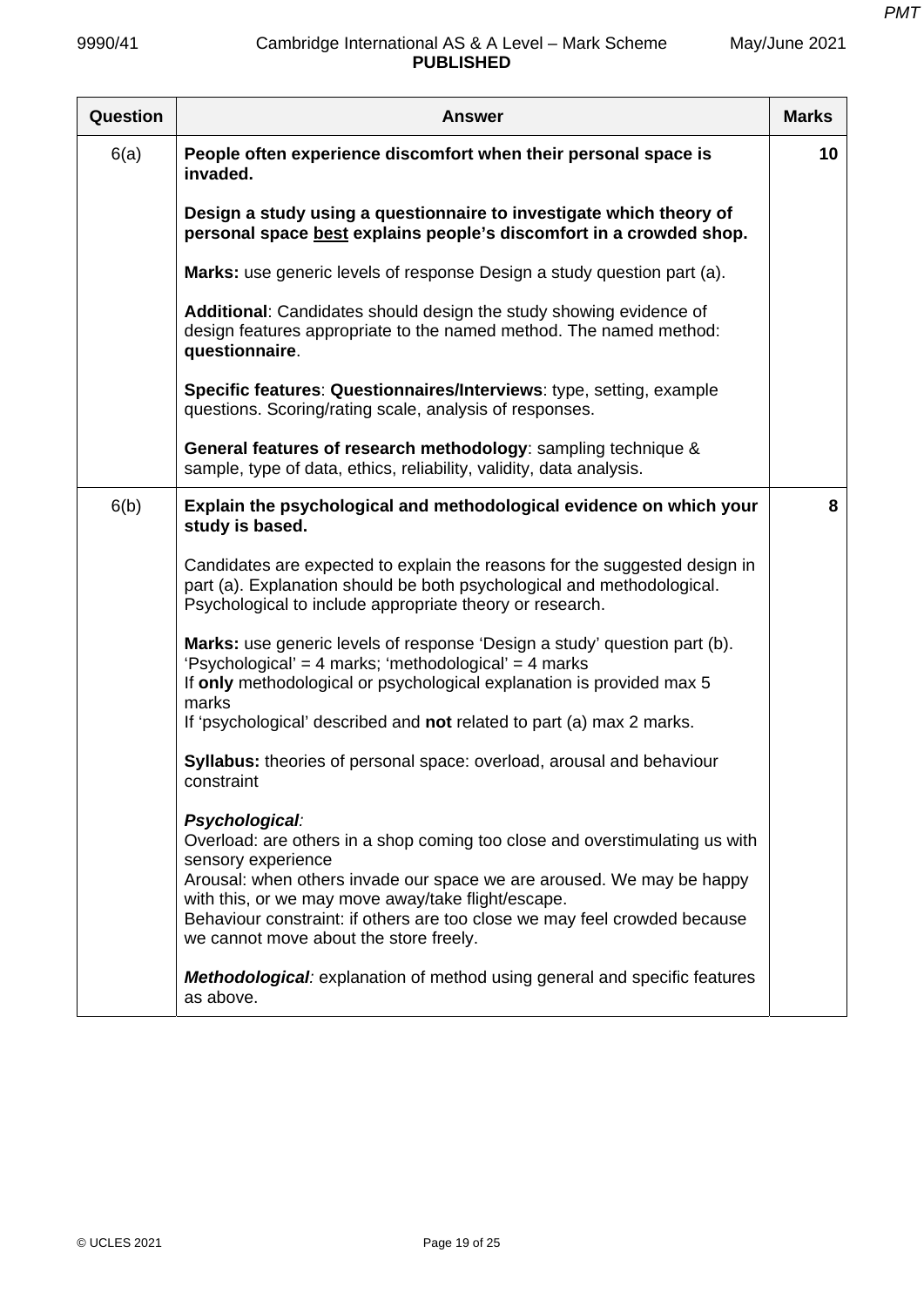| <b>Question</b> | <b>Answer</b>                                                                                                                                                                                                                                                                                      | <b>Marks</b> |
|-----------------|----------------------------------------------------------------------------------------------------------------------------------------------------------------------------------------------------------------------------------------------------------------------------------------------------|--------------|
| 7(a)            | Prochaska et al. (1997) proposed the stages of change<br>(transtheoretical) model.                                                                                                                                                                                                                 | 10           |
|                 | Design a longitudinal study to investigate whether a person wishing to<br>change their health behaviour follows the stages in this model.                                                                                                                                                          |              |
|                 | <b>Marks:</b> use generic levels of response Design a study question part (a).                                                                                                                                                                                                                     |              |
|                 | Additional: Candidates should design the study showing evidence of<br>design features appropriate to the named method. The named method is:<br>longitudinal study.<br>Any method can be used, provided that the data gathered is over a period of<br>time.                                         |              |
|                 | Typical features:<br>Experiments: type, IV, DV, controls, experimental design.<br><b>Observations:</b> type, setting, response categories, sampling frame,<br>number of observers.<br>Questionnaires/Interviews: type, setting, example questions.<br>Scoring/rating scale, analysis of responses. |              |
|                 | General features of research methodology: sampling technique &<br>sample, type of data, ethics, reliability, validity, data analysis.                                                                                                                                                              |              |
| 7(b)            | Explain the psychological and methodological evidence on which your<br>study is based.                                                                                                                                                                                                             | 8            |
|                 | Candidates are expected to explain the reasons for the suggested design in<br>part (a). Explanation should be both psychological and methodological.<br>Psychological to include appropriate theory or research.                                                                                   |              |
|                 | Marks: use generic levels of response 'Design a study' question part (b).<br>'Psychological' = 4 marks; 'methodological' = 4 marks                                                                                                                                                                 |              |
|                 | If only methodological or psychological explanation is provided max 5<br>marks                                                                                                                                                                                                                     |              |
|                 | If 'psychological' described and not related to part (a) max 2 marks.                                                                                                                                                                                                                              |              |
|                 | <b>Syllabus:</b> non-verbal communications (McKinstry and Wang, 1991)                                                                                                                                                                                                                              |              |
|                 | Psychological:<br>McKinstry and Wang looked at different styles of a doctors' appearance/<br>clothing. Participants looked at different male and female styles and found<br>that wearing a white coat was generally preferred.                                                                     |              |
|                 | <b>Methodological:</b> explanation of method using general and specific features<br>as above.                                                                                                                                                                                                      |              |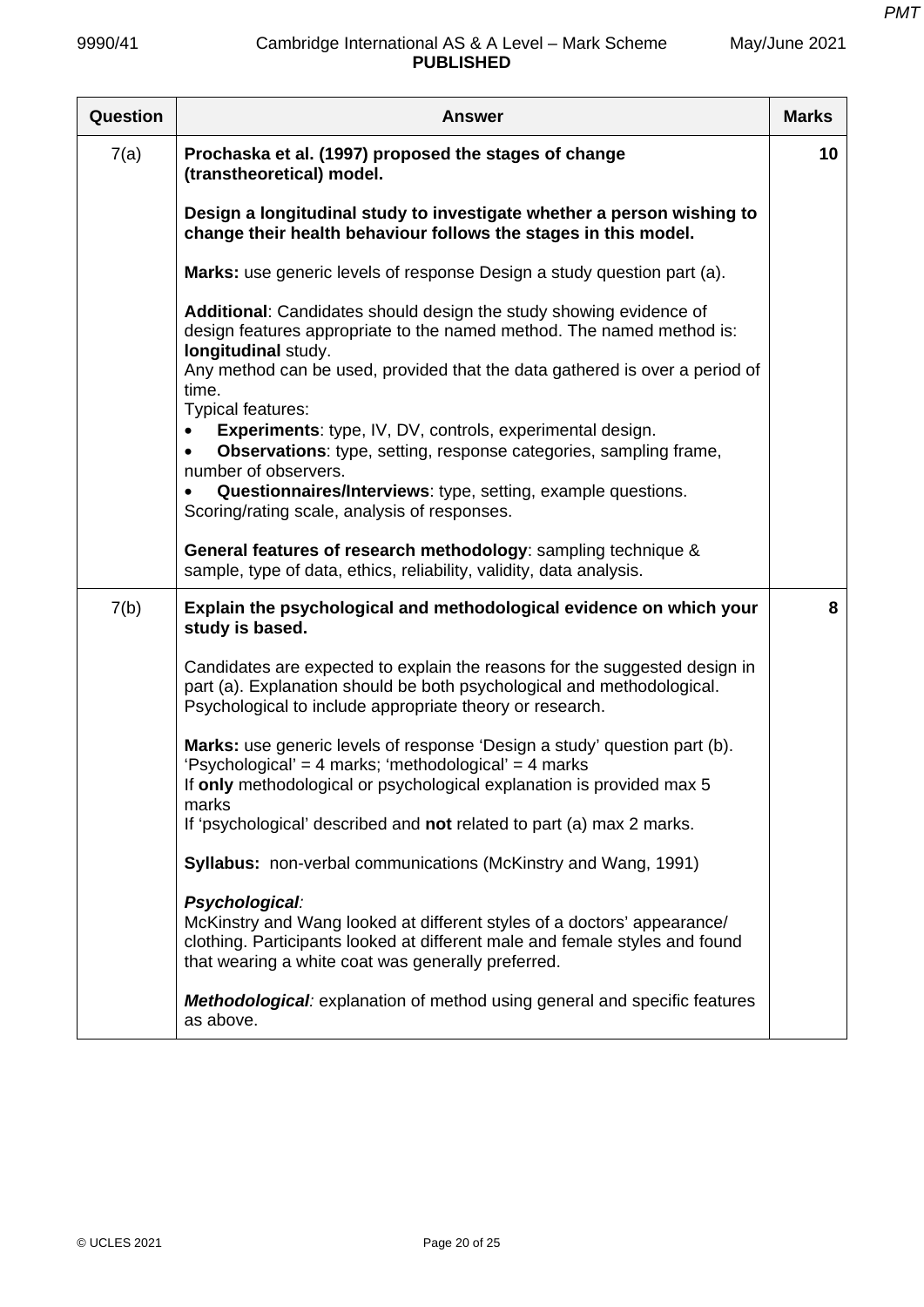| Question | <b>Answer</b>                                                                                                                                                                                                                                                                                                                                    | <b>Marks</b> |
|----------|--------------------------------------------------------------------------------------------------------------------------------------------------------------------------------------------------------------------------------------------------------------------------------------------------------------------------------------------------|--------------|
| 8(a)     | Accidents at work may be caused by human errors or errors in<br>operator-machine systems.                                                                                                                                                                                                                                                        | 10           |
|          | Design a study to investigate which errors result in the most risk of<br>accidents for workers.                                                                                                                                                                                                                                                  |              |
|          | Marks: use generic levels of response Design a study question part (a).                                                                                                                                                                                                                                                                          |              |
|          | Additional: Candidates should design the study showing evidence of<br>design features appropriate to the named method. The named method is:<br>any appropriate method.                                                                                                                                                                           |              |
|          | <b>Specific features:</b><br><b>Experiments:</b> type, IV, DV, controls, experimental design.<br>$\bullet$<br><b>Observations:</b> type, setting, response categories, sampling frame,<br>$\bullet$<br>number of observers.<br>Questionnaires/Interviews: type, setting, example questions.<br>٠<br>Scoring/rating scale, analysis of responses. |              |
|          | General features of research methodology: sampling technique &<br>sample, type of data, ethics, reliability, validity, data analysis.                                                                                                                                                                                                            |              |
| 8(b)     | Explain the psychological and methodological evidence on which your<br>study is based.                                                                                                                                                                                                                                                           | 8            |
|          | Candidates are expected to explain the reasons for the suggested design in<br>part (a). Explanation should be both psychological and methodological.<br>Psychological to include appropriate theory or research.                                                                                                                                 |              |
|          | Marks: use generic levels of response 'Design a study' question part (b).<br>'Psychological' = 4 marks; 'methodological' = 4 marks<br>If only methodological or psychological explanation is provided max 5<br>marks<br>If 'psychological' described and not related to part (a) max 2 marks.                                                    |              |
|          | Syllabus: accidents at work: errors and accidents in operator-machine<br>systems                                                                                                                                                                                                                                                                 |              |
|          | Psychological:<br>Riggio (1990) suggests when operating machines there can be errors of:<br>Omission: failing to do something, such as forgetting to turn something<br>off.                                                                                                                                                                      |              |
|          | Commission: performing an act incorrectly, i.e. doing something wrong.<br>Sequence errors: doing something out of order.<br>Timing errors: doing something too quickly, or too slowly                                                                                                                                                            |              |
|          | Errors can be due to tiredness/fatigue, use of alcohol and/or drugs or<br>because of accident proneness. More errors happen during the 8pm-6am<br>'graveyard' shift.                                                                                                                                                                             |              |
|          | <b>Methodological:</b> explanation of method using general and specific features<br>as above.                                                                                                                                                                                                                                                    |              |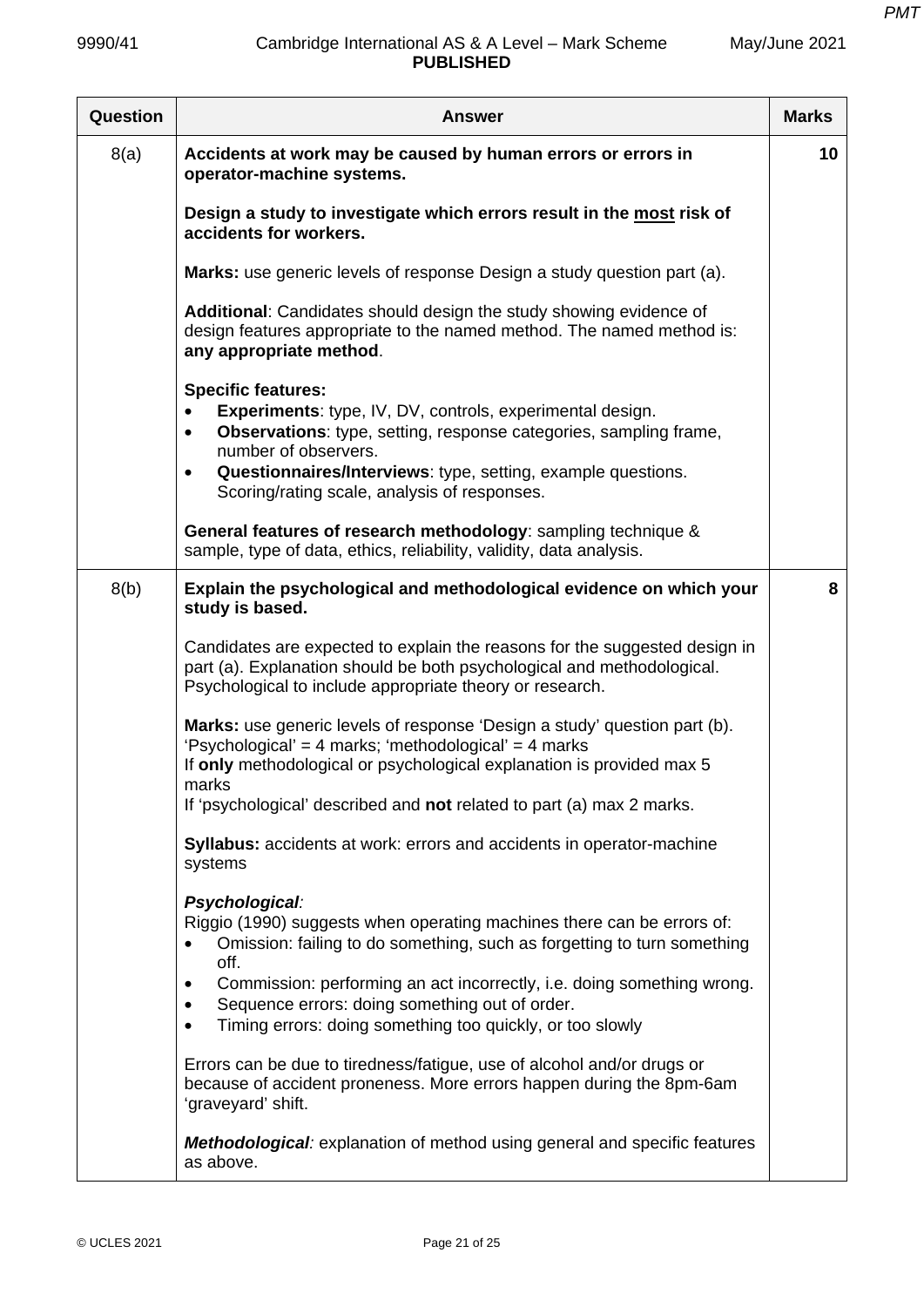*PMT*

| May/June 2021 |  |
|---------------|--|
|---------------|--|

| Question         | <b>Answer</b>                                                                                                                           | <b>Marks</b> |
|------------------|-----------------------------------------------------------------------------------------------------------------------------------------|--------------|
| <b>Section C</b> |                                                                                                                                         |              |
| 9                | 'Psychometric measures, such as the Kleptomania Symptom<br>Assessment Scale (K-SAS), provide therapists with no useful<br>information.' | 12           |
|                  | To what extent do you agree with this statement? Use examples of<br>research you have studied to support your answer.                   |              |
|                  | Marks: use generic levels of response in table C.                                                                                       |              |
|                  | <b>Syllabus:</b> measures: Kleptomania Symptom Assessment Scale (K-SAS)                                                                 |              |
|                  | Most likely (any other appropriate responses should be credited):<br>Useful:                                                            |              |
|                  | Measures such as K-SAS indicate the severity of a disorder<br>$\bullet$                                                                 |              |
|                  | The measure can highlight specific features of the disorder<br>$\bullet$                                                                |              |
|                  | The measure can be used as a comparison to others with the same<br>$\bullet$<br>disorder                                                |              |
|                  | The measure provides quantitative data<br>$\bullet$                                                                                     |              |
|                  | Any feature of a psychometric test (e.g. reliable, standardised)<br>$\bullet$                                                           |              |
|                  | Not useful:                                                                                                                             |              |
|                  | Measures can use scales (5 or 7 point) which allow the person to 'opt<br>out' or give a neutral answer'                                 |              |
|                  | Scales do not take individual differences into account; there might be<br>$\bullet$<br>some aspect which the scales do not cover        |              |
|                  | A patient may want to talk to a therapist about the problem, not just fill<br>$\bullet$<br>in a questionnaire.                          |              |
|                  | Interviews by therapists may reveal far more about the individual<br>$\bullet$<br>problem                                               |              |
|                  | Interviews can reveal specific problems not covered by a general<br>$\bullet$<br>psychometric test.                                     |              |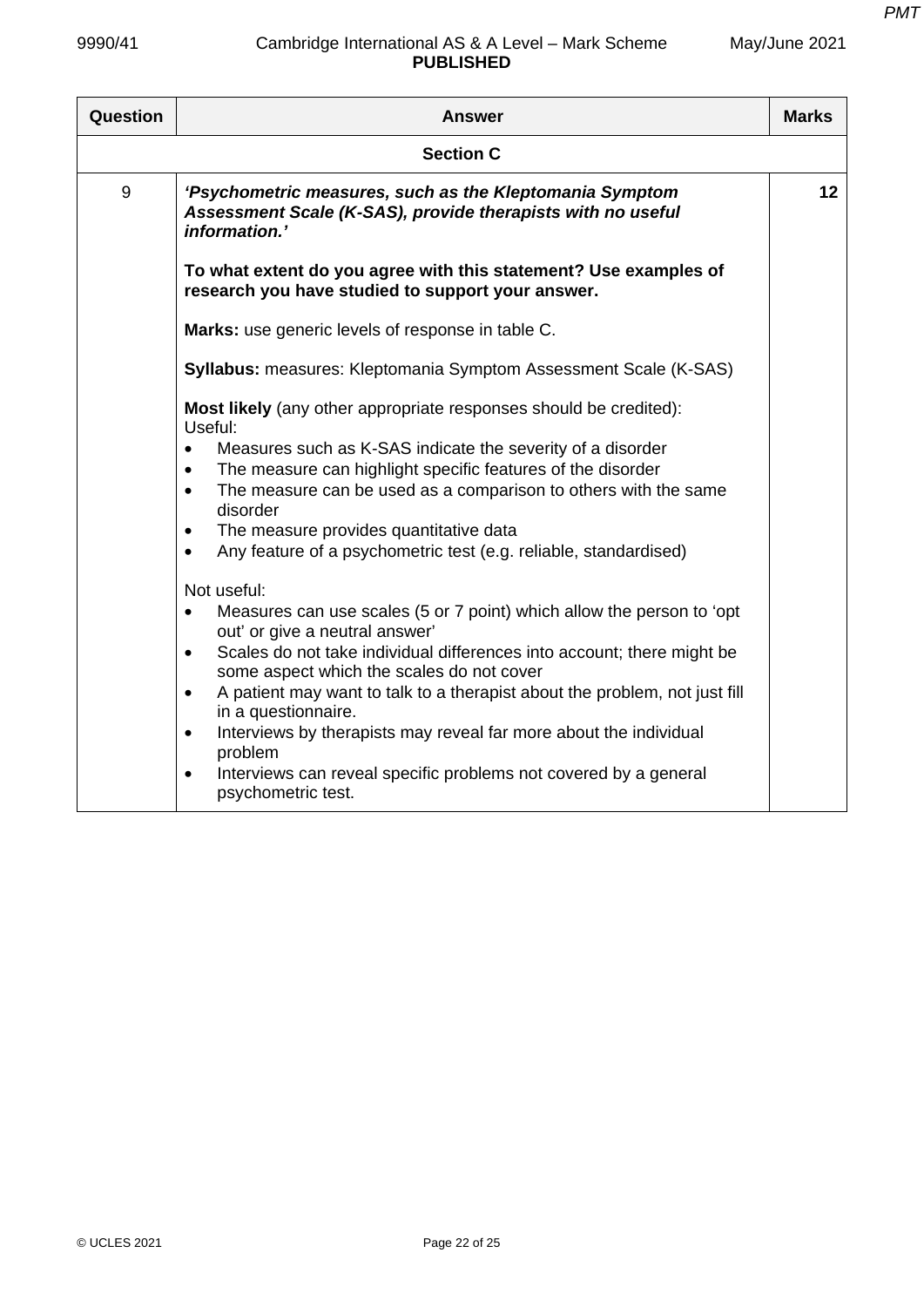| Question | <b>Answer</b>                                                                                                                                                                                                                                                                                                                                           | <b>Marks</b> |
|----------|---------------------------------------------------------------------------------------------------------------------------------------------------------------------------------------------------------------------------------------------------------------------------------------------------------------------------------------------------------|--------------|
| 10       | 'Studies like 'defending a place in a queue' (Milgram et al., 1986)<br>should never be conducted because they are unethical.'                                                                                                                                                                                                                           | 12           |
|          | To what extent do you agree with this statement? Use examples of<br>research you have studied to support your answer.                                                                                                                                                                                                                                   |              |
|          | Marks: use generic levels of response in table C.                                                                                                                                                                                                                                                                                                       |              |
|          | <b>Syllabus:</b> defending place in a queue (Milgram et al., 1986)                                                                                                                                                                                                                                                                                      |              |
|          | <b>Most likely</b> (any other appropriate responses should be credited):<br>Should be done:<br>The ends justify the means: studies should be done even if ethical<br>guidelines are broken<br>The ethical issues are minimal. No-one is hurt<br>$\bullet$<br>If people are fully de-briefed then there is no problem conducting<br>$\bullet$<br>studies |              |
|          | Should not be done<br>'innocent' people should not be participants in this study without their<br>$\bullet$<br>informed consent.<br>People should not be subjected to the psychological 'harm' of the stress<br>$\bullet$<br>of another person pushing in.<br>A debrief does not justify unethical procedures.<br>$\bullet$                             |              |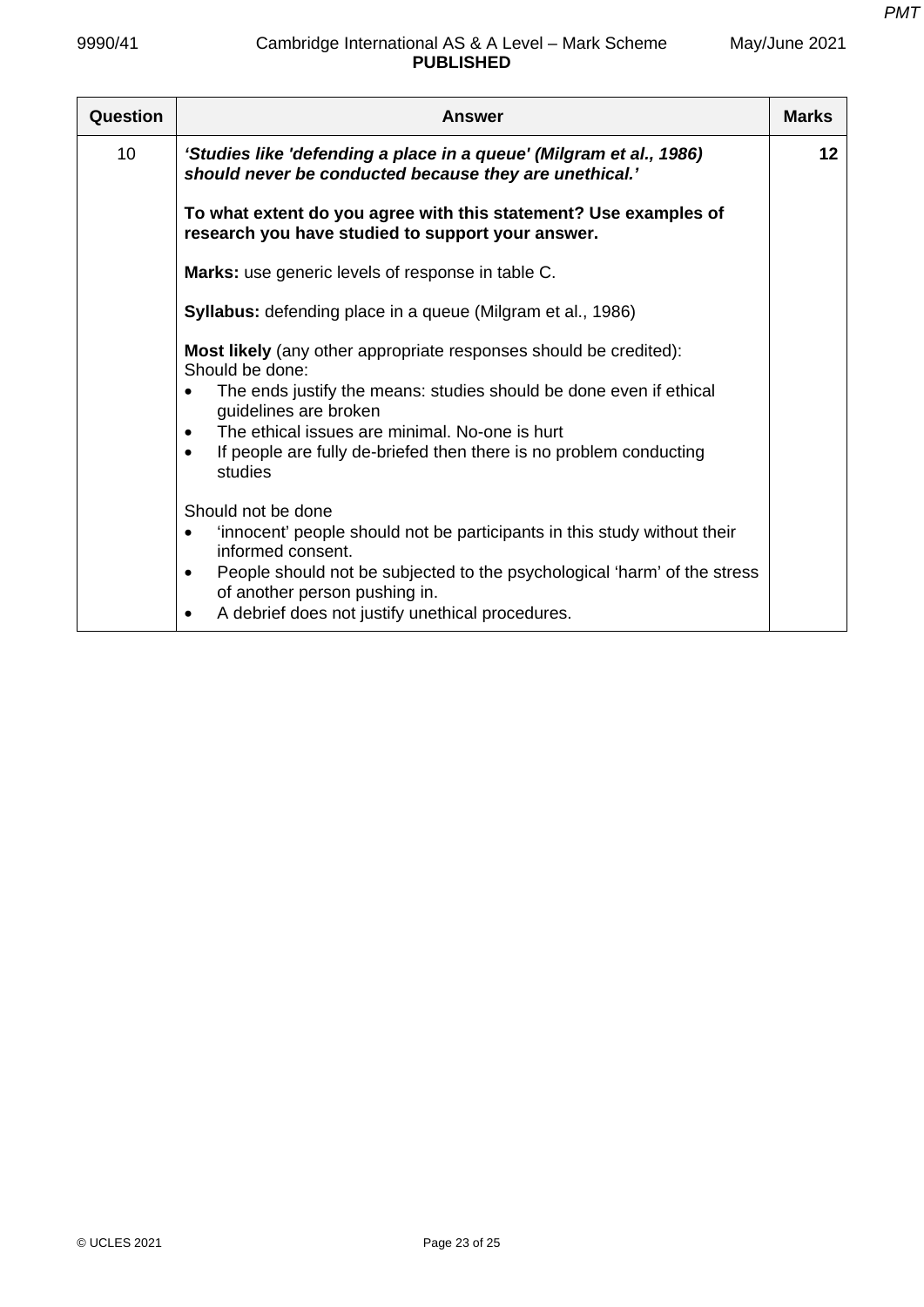| Question | Answer                                                                                                                                                                                                                                                                                                                                                                                                                   | <b>Marks</b> |
|----------|--------------------------------------------------------------------------------------------------------------------------------------------------------------------------------------------------------------------------------------------------------------------------------------------------------------------------------------------------------------------------------------------------------------------------|--------------|
| 11       | 'Promoting healthy eating to children in schools is irrelevant; it is<br>more important to promote healthy eating to parents in the home.'                                                                                                                                                                                                                                                                               | 12           |
|          | To what extent do you agree with this statement? Use examples of<br>research you have studied to support your answer.                                                                                                                                                                                                                                                                                                    |              |
|          | Marks: use generic levels of response in table C.                                                                                                                                                                                                                                                                                                                                                                        |              |
|          | <b>Syllabus:</b> health promotion in schools, worksites & communities                                                                                                                                                                                                                                                                                                                                                    |              |
|          | <b>Most likely</b> (any other appropriate responses should be credited):<br>Schools not irrelevant:<br>Some studies such as Tapper et al. have shown healthy eating<br>programmes to be effective in schools.<br>What children learn in school can be transferred to what children do in<br>the home; in life. Application of operant conditioning: positive<br>reinforcement can generalise                             |              |
|          | Schools irrelevant:<br>Parents should be targeted to provide healthy food for their children; it<br>$\bullet$<br>is a 'back-route' to change the family through children in schools.<br>Parents influence children (Lau et al., 1990) and the enduring family<br>$\bullet$<br>socialisation model.<br>Children are easily manipulated and can be influenced. Perhaps<br>$\bullet$<br>unethical without parental consent. |              |